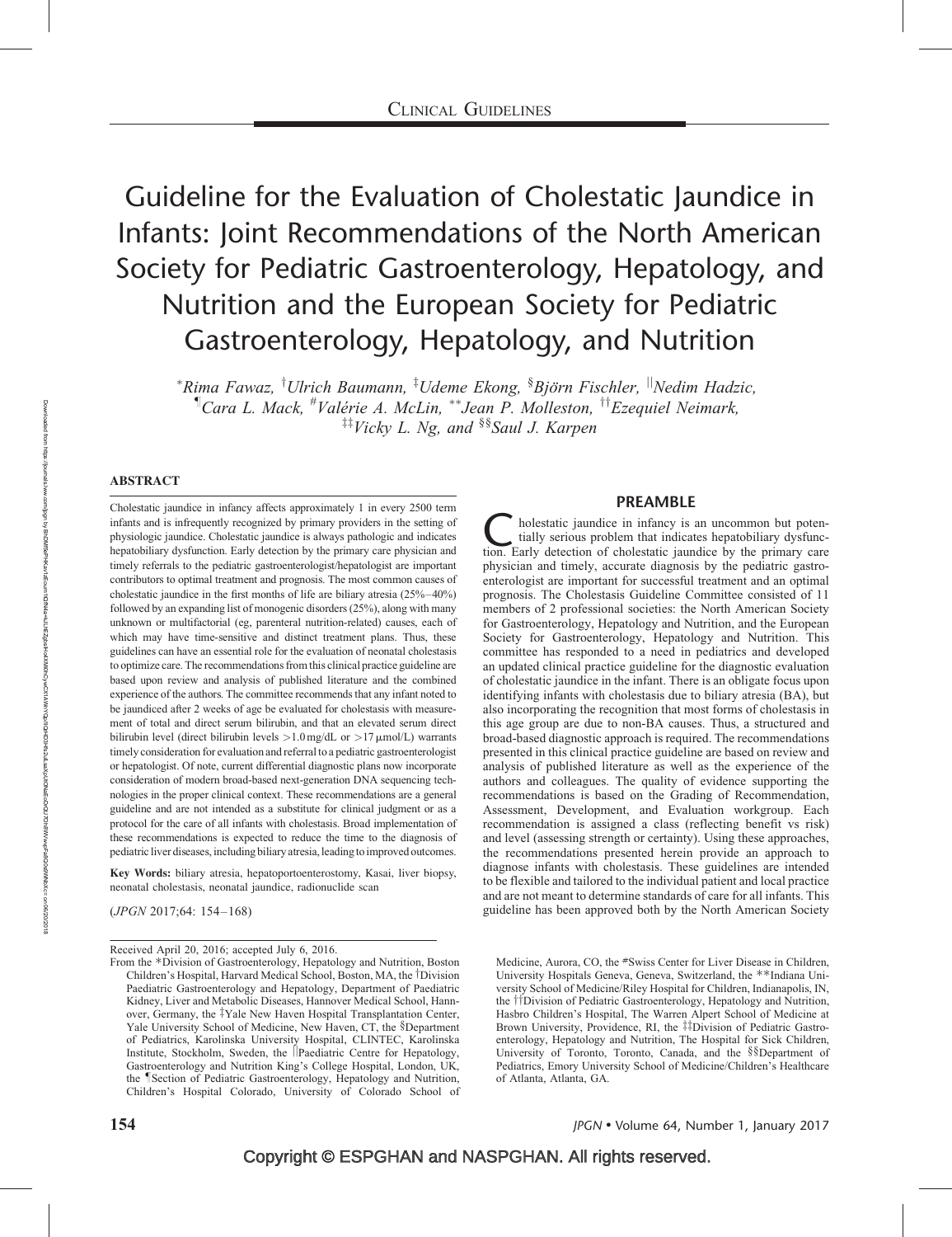for Gastroenterology, Hepatology and Nutrition and the European Society for Gastroenterology, Hepatology and Nutrition after an extensive review.

# LITERATURE SEARCH

A systematic literature search was performed using accessible databases of relevance: PubMed, MEDLINE from 2002 until 2015 for targeted topics and keywords (see Supplementary Digital Content 1, Table, <http://links.lww.com/MPG/A733>). The search involved only articles published in English and involving human subjects.

# GRADES OF EVIDENCE

Grades of evidence for each statement were based on the grading of the literature and were assigned using the American Association for the Study of Liver Diseases Practice Guidelines method: Grading of Recommendation Assessment, Development, and Evaluation workgroup with minor modifications (1). The strength of recommendations in the Grading of Recommendation Assessment, Development, and Evaluation system was classified as outlined in Supplementary Digital Content 2, Table, [http://](http://links.lww.com/MPG/A734) [links.lww.com/MPG/A734](http://links.lww.com/MPG/A734).

#### BACKGROUND

Cholestasis is defined as reduced bile formation or flow resulting in the retention of biliary substances within the liver normally excreted into bile and destined for elimination into the intestinal lumen. Cholestasis is generally recognized by evaluation of serum studies, with elevation of serum conjugated (or direct) bilirubin and bile acids as central readily identified features of hepatobiliary dysfunction. Although cholestasis and hyperbilirubinemia are not synonymous, during cholestasis normal bile acid flux and conjugated bilirubin excretion into bile are both impaired and frequently linked. Hence, a central feature of conjugated (or direct) hyperbilirubinemia is a practical clinical marker and surrogate of cholestasis. Distinguishing jaundice caused by cholestasis from noncholestatic conditions (such as physiologic jaundice of the newborn) is critical because cholestatic jaundice is likely pathologic, and therefore patients with cholestatic jaundice will benefit from prompt diagnosis and institution of specific therapy. Cholestasis can be classified into biliary (obstructive, large extrahepatic, or small intrahepatic bile ducts) or hepatocellular (defect in membrane transport, embryogenesis, or metabolic dysfunction) in origin.

Cholestatic jaundice affects approximately 1 in every 2500 term infants and is thus infrequently seen by most providers taking care of infants (2). The most common causes of cholestatic jaundice in the first months of life are BA (25%–40%) and an array of individually uncommon genetic disorders (25%). Often, however, the etiology is unknown. It may be associated with prematurity or intravenous soy lipid infusions (see following sections) (3). The rate of patients designated by the descriptive term, ''idiopathic neonatal hepatitis'' as the cause of neonatal cholestasis, continues to decline with advancements in diagnostic evaluation and discovery of new etiologies, now clinically discoverable with the use of available next-generation DNA sequencing technologies (see following sections). Other causes of neonatal cholestasis include extrahepatic obstruction from common duct gallstones or choledochal cyst; metabolic disorders such as tyrosinemia type I, galactosemia, and inborn errors of bile acid metabolism; panhypopituitarism; Alagille syndrome (ALGS); infection; parenteral nutrition (PN) associated liver disease and a broad array of generally rare disorders (Table 1) (4–42). The common clinical feature of impaired bile flow resulting from either biliary obstruction or hepatocellular metabolic derangements requires a broad-minded approach to the individual cholestatic infant—without which opportunities for providing effective therapeutic interventions may be overlooked.

The incidence of neonatal cholestasis is increased in premature infants, more so in those born at the limits of viability than those born closer to term. PN-related cholestasis is present in up to one-fifth of neonates receiving PN for  $>2$  weeks (43). Longer duration of PN and intestinal failure are independent risk factors for the development of PN cholestasis in infants and has led to the consideration for reducing exposure to soy lipids wherever appropriate (43,44). In addition, small for gestational age is a strong independent risk factor for neonatal cholestasis (45). This clinical guideline is not meant to address cholestasis in the preterm infant on PN, but close follow-up and serial measurements of fractionated bilirubin levels early in life are important, alongside monitoring growth and tolerance of enteral feedings. Persistent cholestasis in any infant should, however, be considered pathologic and identifiable causes of cholestasis, including BA should be ruled out in a timely fashion, because another cholestatic condition can certainly be present in an infant who requires PN. It should be noted that the incidence of BA or genetic forms of cholestasis is the same in premature as in term infants; thus, premature infants warrant consideration for the same evaluation of neonatal cholestasis as do full-term infants. Several studies demonstrate a higher incidence of BA in preterm infants compared with term infants, and delayed diagnosis results in poorer outcome (46,47).

# Biliary Atresia

BA is the most frequent identifiable cause of obstructive jaundice in the first 3 months of life. The prevalence of BA varies according to location around the globe:  $\sim$ 1 in 6000 live births in Taiwan, 1 in 12,000 in the United States, 1 in 19,000 in Canada, and 1 in 18,000 in Europe (48–50). There are 3 classifications of BA: the nonsyndromic form (84%), which is the most common; BA with at least 1 malformation but without laterality (eg, situs inversus) defects (6%); and the syndromic BA with laterality defects (10%). The latter 2 groups have other associated anomalies predominantly in the cardiovascular (16%) and gastrointestinal (14%) systems, but the group without laterality defects has more frequent genitourinary anomalies. Patients with BA with laterality defects more commonly have splenic anomalies (51). The etiology of BA is unknown and theories of pathogenesis include genetic contributions to bile duct dysmorphogenesis, viral infection, toxins, chronic inflammatory or

N.H. is a consultant for Alnylam Pharmaceuticals and Alexion UK; E.N. is currently employed by Vertex Pharmaceuticals; S.J.K. is an unpaid consultant from Intercept Pharmaceuticals.

The authors report no conflicts of interests.

Address correspondence and reprint requests to Saul J. Karpen, MD, PhD, Department of Pediatrics, Emory University School of Medicine/ Children's Healthcare of Atlanta, 1760 Haygood Dr, HSRB E204, Atlanta, GA 30322 (e-mail: skarpen@emory.edu).

Supplemental digital content is available for this article. Direct URL citations appear in the printed text, and links to the digital files are provided in the HTML text of this article on the journal's Web site ([www.jpgn.org](http://www.jpgn.org/)).

C.L.M., J.P.M., V.L.N., and S.J.K. are members of the NIH-supported ChiLDReN network, which focuses upon pediatric cholestatic diseases;

Copyright  $\odot$  2016 by European Society for Pediatric Gastroenterology, Hepatology, and Nutrition and North American Society for Pediatric Gastroenterology, Hepatology, and Nutrition

DOI: [10.1097/MPG.0000000000001334](http://dx.doi.org/10.1097/MPG.0000000000001334)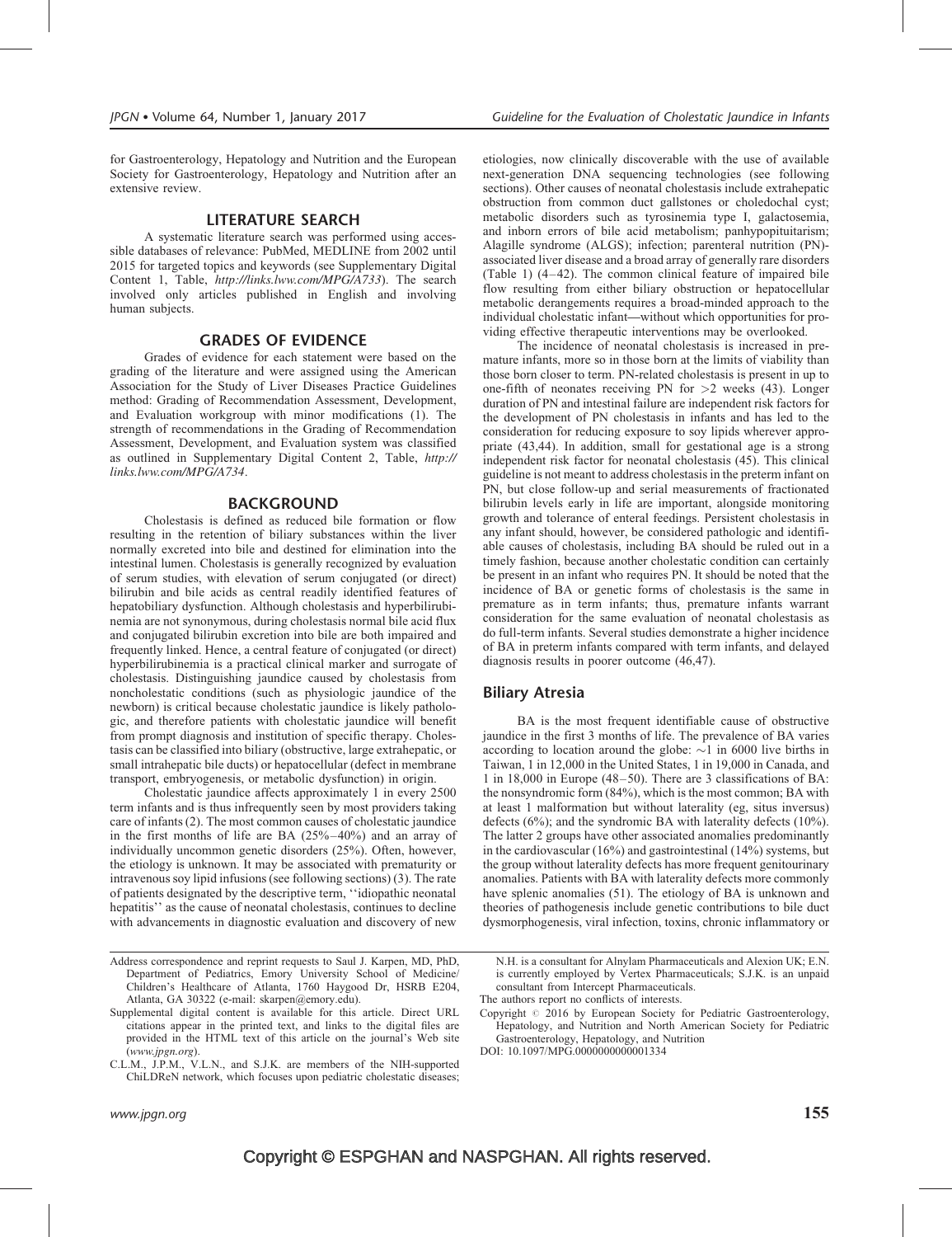| TABLE 1. Anatomic and monogenic disorders of neonatal       | cholestasis                                                                                                                         |                                                                                       |                                                                                                         |                                                                                                                                                                                       |                      |
|-------------------------------------------------------------|-------------------------------------------------------------------------------------------------------------------------------------|---------------------------------------------------------------------------------------|---------------------------------------------------------------------------------------------------------|---------------------------------------------------------------------------------------------------------------------------------------------------------------------------------------|----------------------|
| Disease                                                     | Presentation                                                                                                                        | Radiology                                                                             | Gene (s)                                                                                                | Gene function                                                                                                                                                                         | References           |
| Alagille syndrome<br>Multisystem disease                    | eye, and cardiac findings, LB not<br>GGTP, cholesterol often elevated,<br>always clearly diagnostic when<br>performed early in life | Vertebral anomalies                                                                   | JAGI; NOTCH2                                                                                            | Signaling ligand; receptor for<br>Jagged 1                                                                                                                                            | (5.6)                |
| ARC syndrome                                                | Lax skin, limb contractures, renal<br>tubular acidosis                                                                              |                                                                                       | VPS33B; VIPAR                                                                                           | canalicular proteins involved in<br>Membrane protein recycling;<br>basolateral sorting of<br>bile secretion                                                                           | $(7-9)$              |
| Congenital disorders of<br>Cystic fibrosis<br>glycosylation | Elevated sweat chloride; possible<br>on LB<br>ductular proliferation<br>Multisystemic                                               |                                                                                       | Cystic fibrosis trans-membrane<br>Numerous genes coding for<br>glycosylation enzymes<br>receptor (CFTR) | N- and O- protein glycosylation<br>leading to impaired function<br>Chloride channel                                                                                                   | (10, 11)<br>(12, 13) |
| Mitochondrial disorders                                     | Multisystemic                                                                                                                       |                                                                                       | Nuclear genes; mitochondrial<br>genes                                                                   | May impact mtDNA replication,<br>protein translation, electron<br>transport                                                                                                           | $(14 - 16)$          |
| Neonatal ichthyosis sclerosing<br>cholangitis syndrome      | cholestasis<br>Hypotrichosis, alopecia,                                                                                             |                                                                                       | <b>CLDNI</b>                                                                                            | Claudin-1: tight junctions                                                                                                                                                            | (17)                 |
| Panhypopituitarism                                          | hormones on stimulation, adrenal<br>LB: duct paucity, low pituitary<br>insufficiency                                                | microadenoma or<br>MRI may reveal<br>absent sella                                     |                                                                                                         |                                                                                                                                                                                       |                      |
| Extrahepatic bile duct abnormalities<br>Trisomy 21          | Typical stigmata                                                                                                                    |                                                                                       | Unknown                                                                                                 | Unknown                                                                                                                                                                               | (18)                 |
| Biliary atresia                                             | LB diagnostic of obstruction with bile<br>duct proliferation and bile duct<br>plugs; acholic stools                                 | anomalies in 5% to<br>Situs or vascular<br>10%; possible<br>gallbladder<br>absence of |                                                                                                         |                                                                                                                                                                                       |                      |
| Choledochal cyst                                            | with features<br>(see below)<br>that overlap with BA<br>Abdominal mass along                                                        | Cyst seen by US                                                                       |                                                                                                         |                                                                                                                                                                                       |                      |
| Choledocholithiasis                                         | Acholic stools                                                                                                                      | diagnostic<br>US and IOC                                                              | ABCB4                                                                                                   | Multidrug resistance P-<br>glycoprotein, MDR3                                                                                                                                         | (19)                 |
| Congenital perforation of the<br>common bile duct           | Ascites without liver disease                                                                                                       | Echogenic ascites                                                                     |                                                                                                         |                                                                                                                                                                                       |                      |
| Neonatal sclerosing cholangitis                             | GGTP often >800 IU/L; LB shows<br>small duct destruction                                                                            | IOC shows pruning of<br>small bile ducts                                              |                                                                                                         |                                                                                                                                                                                       |                      |
| Alpha-1-antitrypsin deficiency<br>Hepatocellular diseases   | GGTP often high, $\alpha$ -1-antitrypsin<br>level low (often falsely low in<br>or SZ<br>neonates), Pi type ZZ                       |                                                                                       | <b>SERPINAI</b>                                                                                         | Anti-protease                                                                                                                                                                         | $(20 - 23)$          |
| Bile acid synthesis defects                                 | GGTP normal, FABMS of urinary<br>cirrhosis, fat-soluble vitamin<br>bile acids, may present with<br>deficiencies                     |                                                                                       | CYP7BI; AKRIDI (SRD5B1);<br>HSD3B7                                                                      | A4-3-oxosteroid-5 <sub>8-reductase</sub><br>3 <sup>B-hydroxy-<math>\Delta</math>5-C27-steroid</sup><br>dehydrogenase deficiency<br>Oxysterol 7 <sub>o-hydroxylase</sub><br>deficiency | $(24 - 26)$          |
| Bile acid conjugation defects                               | FABMS of urinary bile acids                                                                                                         |                                                                                       | BAAT; BAL                                                                                               | Absence of conjugation                                                                                                                                                                | (27, 28)             |

156 www.jpgn.org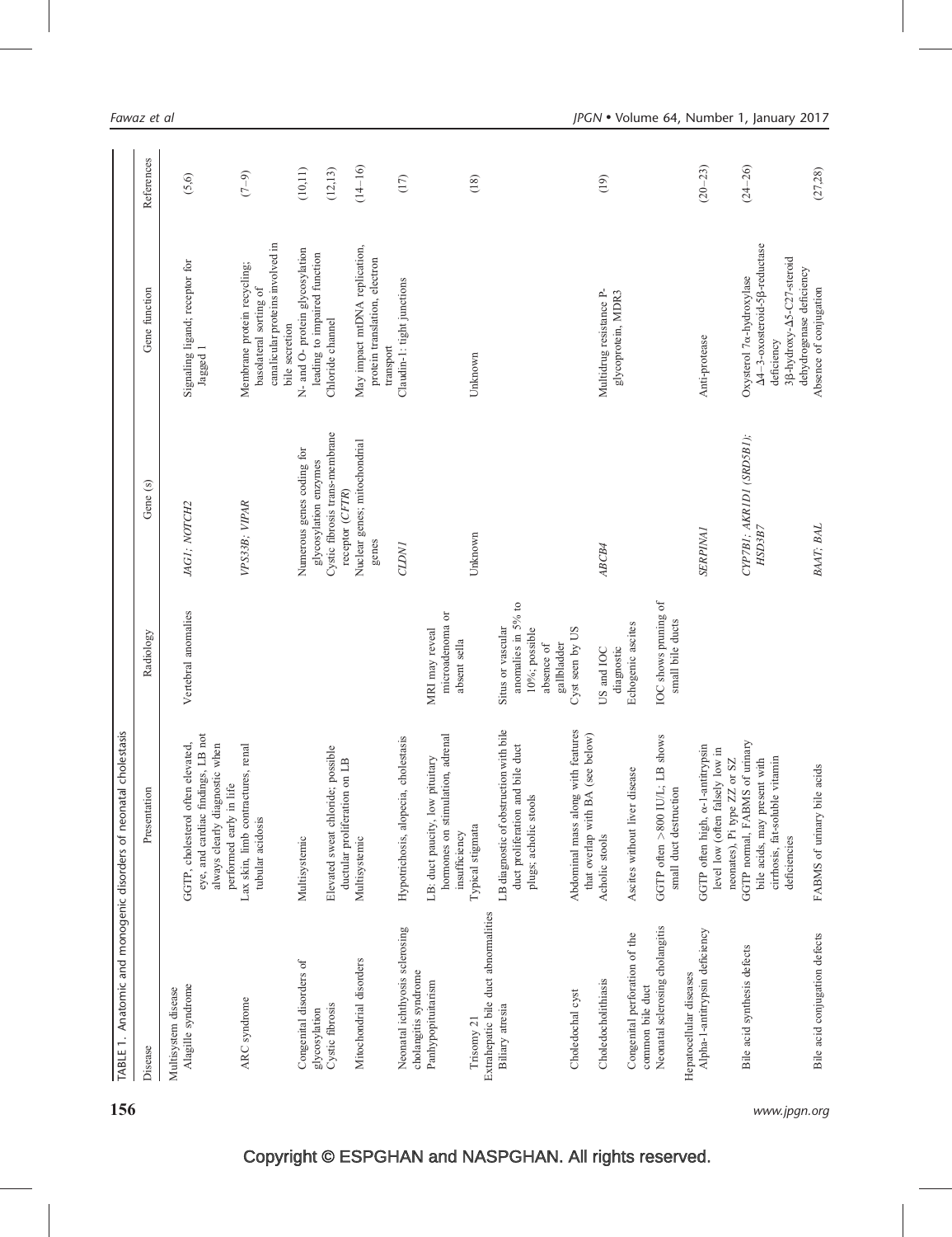| TABLE 1. (Continued)                                                                            |                                                                                                                                                                                                                                                                                                                                                                                                                                                                                                                                                                                                                                            |                   |                          |                                                                                                                                                             |              |
|-------------------------------------------------------------------------------------------------|--------------------------------------------------------------------------------------------------------------------------------------------------------------------------------------------------------------------------------------------------------------------------------------------------------------------------------------------------------------------------------------------------------------------------------------------------------------------------------------------------------------------------------------------------------------------------------------------------------------------------------------------|-------------------|--------------------------|-------------------------------------------------------------------------------------------------------------------------------------------------------------|--------------|
| Disease                                                                                         | Presentation                                                                                                                                                                                                                                                                                                                                                                                                                                                                                                                                                                                                                               | Radiology         | Gene (s)                 | Gene function                                                                                                                                               | References   |
| PFIC1                                                                                           | GGTP low or normal; diarrhea and<br>FTT; LB/EM helpful                                                                                                                                                                                                                                                                                                                                                                                                                                                                                                                                                                                     |                   | ATP8B1                   | from outer to inner canalicular<br>considered multisystem disease<br>FIC1 translocates phospholipids<br>membrane (floppase)-also<br>expressed in intestine: | (29)         |
| PFIC <sub>2</sub>                                                                               | LB/EM<br>Low or normal GGTP;<br>helpful                                                                                                                                                                                                                                                                                                                                                                                                                                                                                                                                                                                                    |                   | ABCB11                   | Bile salt export pump                                                                                                                                       | (30)         |
| PFIC3                                                                                           | Elevated GGTP                                                                                                                                                                                                                                                                                                                                                                                                                                                                                                                                                                                                                              |                   | ABCB4                    | Phospholipid flippase responsible<br>for phosphatidylcholine<br>transport into bile                                                                         | (31)         |
| Tight junction protein 2<br>mutations                                                           | Severe cholestasis                                                                                                                                                                                                                                                                                                                                                                                                                                                                                                                                                                                                                         |                   | TJP <sub>2</sub>         | Failure of tight junctions and<br>protein localization                                                                                                      | (32)         |
| Transient neonatal cholestasis<br>(neonatal hepatitis)                                          | GGTP and AP 200 to 400 IU/L, ALT<br>and AST 80 to 200 IU/L, LB<br>negative for obstruction                                                                                                                                                                                                                                                                                                                                                                                                                                                                                                                                                 |                   | ATP8B1; ABCB11; ABCB4    | FIC1 polymorphisms; MDR3<br>polymorphisms                                                                                                                   | (19, 33)     |
| Inborn errors of metabolism<br>Urea cycle defects                                               |                                                                                                                                                                                                                                                                                                                                                                                                                                                                                                                                                                                                                                            |                   |                          |                                                                                                                                                             |              |
| Citrin deficiency                                                                               | Normal liver enzymes or slightly<br>elevated                                                                                                                                                                                                                                                                                                                                                                                                                                                                                                                                                                                               |                   | SLC25A13                 | Mitochondrial aspartate-<br>glutamate carrier                                                                                                               | (34,35)      |
| Ornithine trans-carbamylase<br>deficiency                                                       | Neonatal hyperammonemia with/<br>without cholestasis and with/<br>without liver failure                                                                                                                                                                                                                                                                                                                                                                                                                                                                                                                                                    |                   | OTC                      | Mitochondrial enzyme of urea<br>cycle                                                                                                                       | (36)         |
| Carbohydrate metabolism<br>Galactosemia                                                         | Cholestasis and liver dysfunction                                                                                                                                                                                                                                                                                                                                                                                                                                                                                                                                                                                                          |                   | GALT                     | Galactose-1-phosphate<br>uridyltransferase                                                                                                                  | $(37 - 39)$  |
| Amino acid metabolism<br>Tyrosinemia type 1                                                     | Fanconi-related nephropathy, or<br>failure,<br>May present with liver<br>seizures                                                                                                                                                                                                                                                                                                                                                                                                                                                                                                                                                          |                   | <b>FAH</b>               | Fumarylacetoacetate hydrolase                                                                                                                               | (40)         |
| deficiency (Wolman disease)<br>Lysosomal acid lipase<br>Niemann-Pick type C<br>Lipid metabolism | Hepatomegaly, features suggesting<br>NAFLD (neonatal liver failure)<br>Splenomegaly                                                                                                                                                                                                                                                                                                                                                                                                                                                                                                                                                        | Hyperechoic liver | NPC <sub>I</sub><br>LIPA | acid sphingomyelinase<br>Lysosomal acid lipase                                                                                                              | (41)<br>(42) |
| may present as neonatal cholestasis.                                                            | $\Delta LT =$ alanine aminotransferase; $\Delta P =$ alkaline phosphatase; $\Delta RC =$ arthrogryposis-renal dysfunction-cholestasis syndrome; $\Delta ST =$ aspartate aminotransferase; $CT =$ computed tomography;<br>When multiple mutations have been identified, the original paper is referenced. This list is not exhaustive; rather it is an overview of the most characterized genetic diseases and congenital conditions which<br>EM = electron microscopy; FABMS = fast atom bombardment mass spectroscopy; FTT = failure to thrive; GGTP = gamma-glutamyl transferase; IOC = intraoperative cholangiogram; LB = liver biopsy; |                   |                          |                                                                                                                                                             |              |

MDR3

US ¼

ultrasound.

= multidrug resistance 3 gene; MRI

magnetic resonance imaging; mtDNA

= mitochondrial DNA; NAFLD

nonalcoholic fatty liver disease; PFIC

progressive familial intrahepatic cholestasis;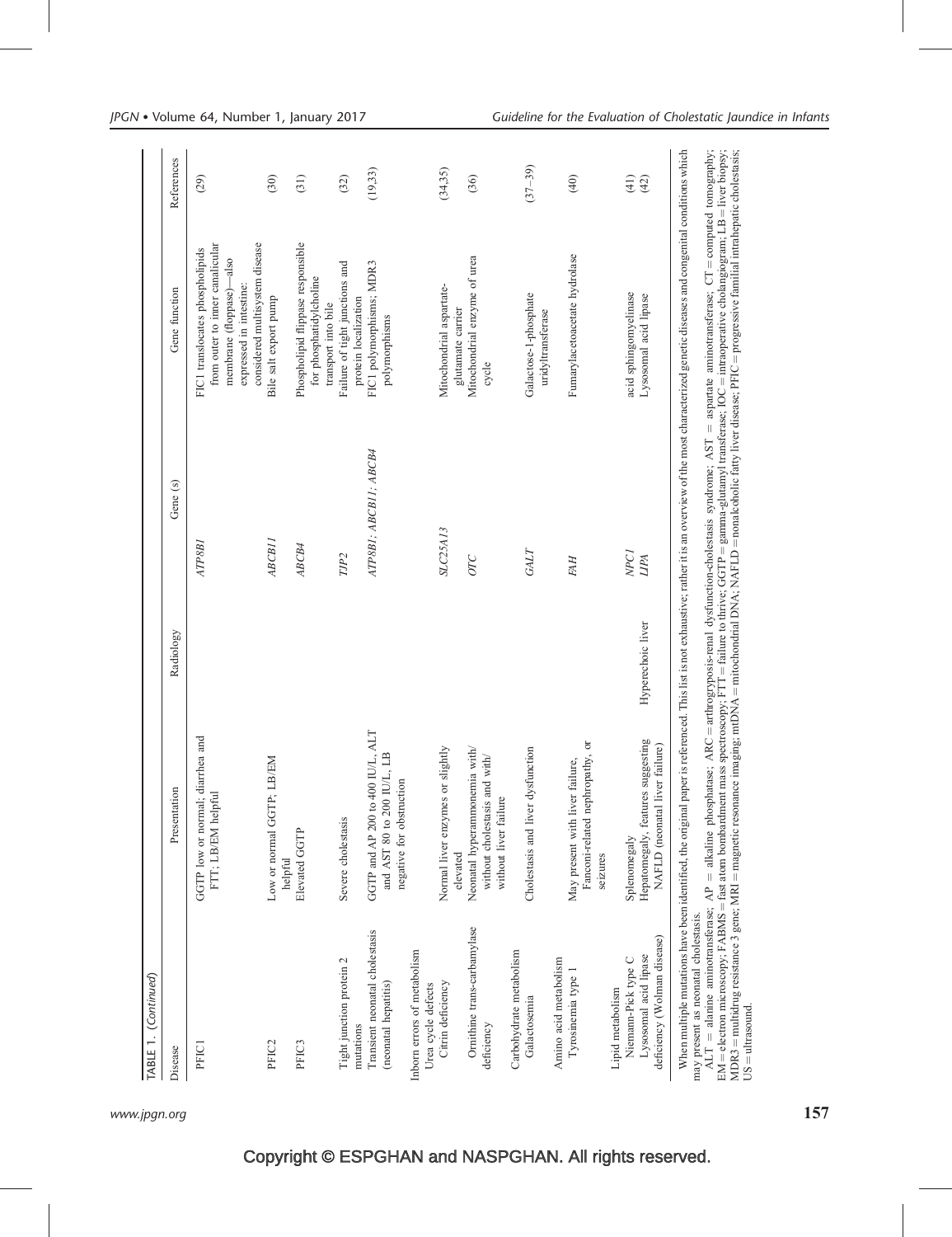autoimmune-mediated bile duct injury (52–55). Direct hyperbilirubinemia is identified sooner after birth in patients with BA compared with normal (control, noncholestatic) infants, suggesting that the initiation of the biliary injury occurs before, or soon after birth (ie, perhaps due to intrauterine insult or genetic etiology), thus minimizing the likelihood of biliary tract disease acquired after birth (56). Timely diagnosis is important to optimize the response to a Kasai hepatic portoenterostomy (HPE) aimed at reestablishing bile flow (57). If the HPE is performed within the first 60 days of life,  $\sim$ 70% of patients will establish bile flow; after 90 days of life  $\langle 25\%$  of patients will have bile flow (3). Late diagnosis of BA however remains a problem worldwide for a variety of reasons including the obligate visual overlap with normal physiologic jaundice and the lack of a readily applicable newborn screening. The average age at HPE in the United States is 61 days and 44% of patients still undergo HPE after 60 days of life (58). In Europe, late diagnosis is also a challenge and average age at HPE has been reported between 57 and 68 days (59–61). In the largest outcome series from Canada, medium age at HPE was 55 days but late referral was still problematic (49). Although not systematically evaluated, surgical outcome has been associated with the expertise in performing HPE in Europe, with improved outcome seen with centralized care models (49,62,63). In the United States this may be more challenging, but referral to a specialized center with expertise in performing HPE remains crucial.

The optimal management of infants with delayed presentation of BA remains controversial. Some series report successful HPE drainage beyond 90 days of life reaching 13% to 35% (49,58,64). In a large series that examined outcomes in 743 infants with BA, 2-, 5-, 10-, and 15-year survival rates with native liver were 57.1%, 37.9%, 32.4%, and 28.5%, respectively (57). Moreover, survival rates with native liver decreased as the age at surgery increased from <45 to 90 days. The investigators in this study estimated that if every patient with BA underwent the Kasai operation before 46 days of age, 5.7% of all liver transplantations performed annually in France in patients younger than 16 years could be avoided. These studies highlight the importance of early detection of cholestasis by providers that can improve outcomes (57). These also indicate a need for unbiased screening for cholestasis and BA, perhaps via yet-to-be discovered newborn screening or the application of stool color cards as successfully used in Taiwan (65).

# Non-BA Etiologies of Neonatal Cholestasis

Treatable conditions that can present with cholestatic jaundice include bacterial sepsis, galactosemia, tyrosinemia, panhypopituitarism, bile acid synthetic defects, or obstructive gallstones. These infants often appear acutely ill and early diagnosis will enable timely initiation of directed treatment. Conversely, infants with BA usually appear otherwise healthy and grow normally which may deceive the parent or physician into believing that the jaundice is physiologic or caused by breast-feeding (4). It is important to note that medical management and optimization of nutrition to prevent complications of neonatal cholestasis is beneficial even when specific treatment is not available or curative. The differential diagnoses include a variety of anatomic, infectious, autoimmune, genetic, metabolic, and congenital conditions. This list is not meant to be exhaustive but rather an overview to help orient the reader (see Table 1).

# EVALUATION OF THE JAUNDICED INFANT

Jaundice or icterus is clinically evident when the total serum bilirubin level exceeds 2.5 to 3.0 mg/dL  $(42-51 \mu \text{mol/L})$ . Visual determinations of bilirubin levels are inherently problematic. Several studies confirm the inability of even experienced caregivers to accurately estimate an infant's total serum bilirubin level (66) and this visual assessment cannot determine if the jaundice is due to indirect or direct hyperbilirubinemia. The most important initial step in evaluating a jaundiced infant is measuring serum total and direct (or conjugated) bilirubin. Jaundice at 2 weeks of age is a relatively common finding, observed in 2.4% to 15% of newborns (67,68); however, it should alert the provider of the possibility of cholestasis, although testing of all jaundiced newborns at the 2-week visit will detect cholestasis in relatively few (4). Providers have several options: the most direct is to test serum for total and direct bilirubin at the 2-week visit (or if concerned at any age), but in the absence of any significant ''red Flags,'' the infants can follow one of several paths. These ''Flags'' are detailed in Tables 2 and 3 (69).

If the 2-week-old infant is breast-fed and has a normal physical examination, no history of dark urine or acholic stool, another option is to see the infant back for follow-up in 1 week according to local practice and caregiver/parental comfort with the plan. If this course is taken, and the jaundice persists at 3 weeks of age, laboratory evaluation is recommended (4). If a 2-week-old icteric infant is bottle-fed then fractionation of bilirubin is recommended. If the infant's first visit is at 4 weeks of age as is common practice in many European countries, then any jaundiced infant should be investigated promptly by measurement of total and direct bilirubin. The actual age of the infant when measurement of a fractionated bilirubin is performed is dependent upon several factors and not meant to be proscribed—but practically the measurement should coincide with the clinical status of the infant in the context of accepted local practice. The earlier measurements of fractionated bilirubin are performed, the earlier a diagnosis of cholestasis can be made or excluded and thus help direct optimal and timely clinical care plans.

The most commonly used laboratory determination, the diazo or van den Bergh method, does not specifically measure conjugated bilirubin but reports direct bilirubin, which includes both conjugated bilirubin and delta bilirubin (conjugated bilirubin covalently bound to albumin). For methodological reasons, the higher the total bilirubin (TB) (even if nearly all unconjugated bilirubin) the higher the reported direct bilirubin; hence, specific measurements of conjugated bilirubin are optimal if available (70,71). Because canalicular excretion of bilirubin can be ratelimiting to overall clearance, infants with elevated unconjugated bilirubin may retain some conjugated bilirubin, but this is variable because of the distinct canalicular transporters for conjugated bilirubin (Abcc2) and bile acids (Abcb11), and their differential expression in the setting of cholestasis and age. Therefore, in the presence of elevated TB, direct/conjugated bilirubin levels are considered abnormal when values are  $>1.0$  mg/dL (17  $\mu$ mol/L) regardless of the TB (72). Thus, for this guideline, an abnormal direct/conjugated bilirubin is defined as a serum value  $>1.0$  mg/dL  $(17 \mu \text{mol/L})$ , because it is physiologically and clinically complex to consider incorporating consideration of whether or not the direct fraction exceeds 20% of the TB level as mentioned in some publications (4,73).

In a healthy newborn baby with indirect/unconjugated hyperbilirubinemia, the most common causes of jaundice are physiologic jaundice and breast milk jaundice. Both are self-limited maturational disorders characterized by an elevation of serum indirect/ unconjugated bilirubin. Infants who are breast-fed are more susceptible to neonatal jaundice because maternal milk contains b-glucuronidase that breaks down conjugated bilirubin to form unconjugated bilirubin and hence increases the enterohepatic circulation of bilirubin (4,74,75). Expressed breast milk also contains factors that may inhibit the conjugating enzyme in hepatocytes (76).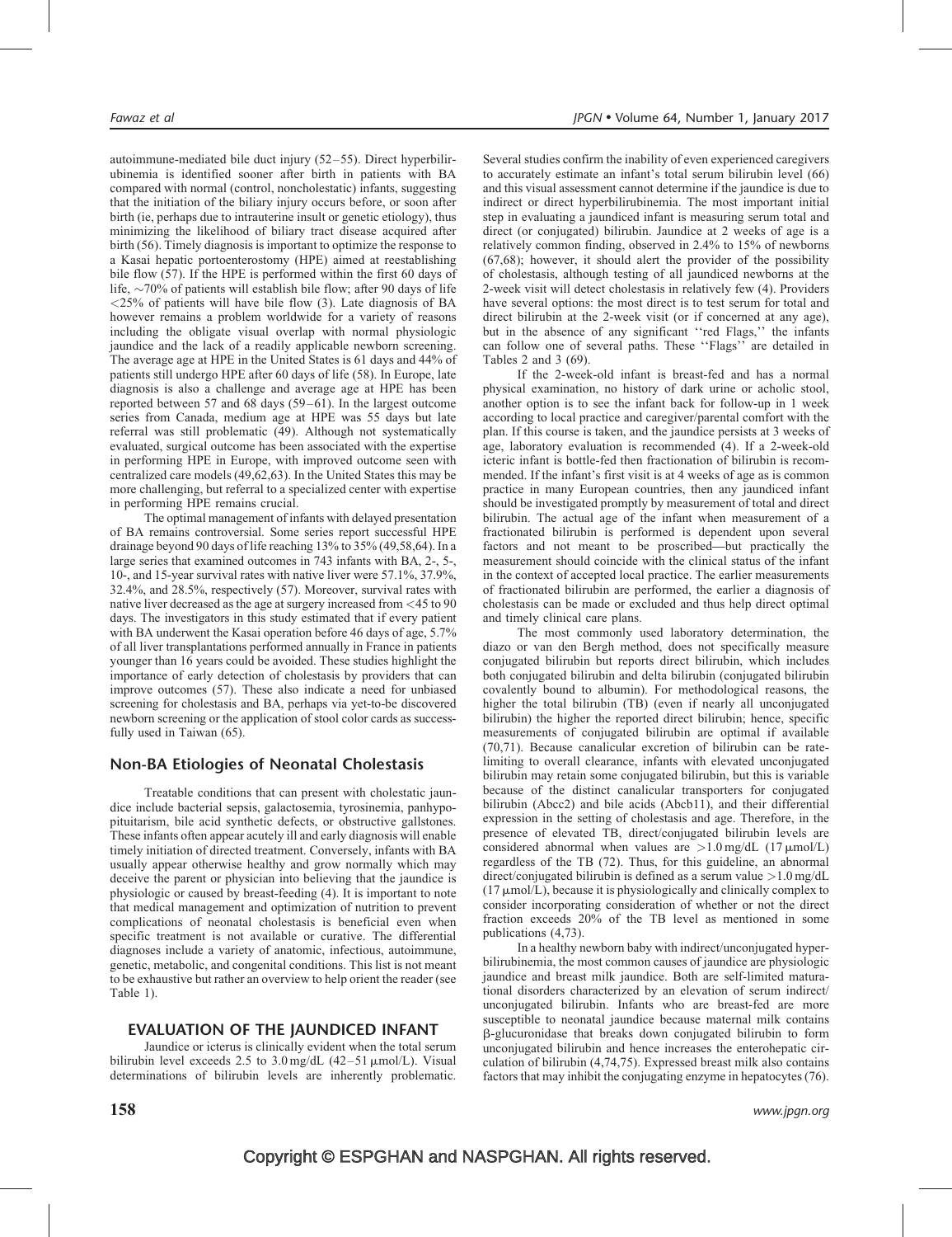TABLE 2. Parameters of clinical interest in the history of the cholestatic infant

| Family history                                                                 |                                                                                                                                                                                  |
|--------------------------------------------------------------------------------|----------------------------------------------------------------------------------------------------------------------------------------------------------------------------------|
| Consanguinity                                                                  | Increased risk of autosomal recessive disorders                                                                                                                                  |
| Neonatal cholestasis in the parents or siblings                                | Cystic fibrosis, $\alpha$ -1-antitrypsin deficiency, progressive familial intrahepatic cholestasis,<br>Alagille syndrome are all genetic conditions causing neonatal cholestasis |
| History of repeated fetal loss or early demise                                 | Gestational alloimmune liver disease                                                                                                                                             |
| Spherocytosis and other hemolytic diseases                                     | Known to aggravate conjugated hyperbilirubinemia                                                                                                                                 |
| Prenatal history                                                               |                                                                                                                                                                                  |
| Prenatal ultrasonography findings                                              | Presence of choledochal cyst, cholelithiasis, bowel anomalies or concern for syndrome                                                                                            |
| Cholestasis of pregnancy                                                       | May be seen in heterozygotes for PFIC gene mutations; mitochondrial disorder                                                                                                     |
| Acute fatty liver of pregnancy                                                 | Neonatal long-chain 3-hydroxyacyl-coenzyme A dehydrogenase (LCHAD) deficiency                                                                                                    |
| Maternal infections                                                            | <b>TORCH</b> infections                                                                                                                                                          |
| Infant history                                                                 |                                                                                                                                                                                  |
| Gestational age                                                                | Prematurity as a risk factor for neonatal hepatitis                                                                                                                              |
| <b>SGA</b>                                                                     | Increased risk of neonatal cholestasis, congenital infections                                                                                                                    |
| Alloimmune hemolysis; glucose-6-P-dehydrogenase<br>deficiency; hydrops fetalis | Increased risk of neonatal cholestasis                                                                                                                                           |
| Neonatal infection                                                             | Urinary tract infection, sepsis related cholestasis, CMV, HIV, syphilis, etc.                                                                                                    |
| Newborn screen                                                                 | Panhypopituitarism galactosemia, fatty acid oxidation defects, cystic fibrosis                                                                                                   |
| Source of nutrition: breast milk, formula, PN                                  | Galactosemia, hereditary fructose intolerance, PN-associated liver disease                                                                                                       |
| Growth                                                                         | Genetic and metabolic disease                                                                                                                                                    |
| Vision                                                                         | Septo-optic dysplasia                                                                                                                                                            |
| Hearing                                                                        | PFIC1, TJP2                                                                                                                                                                      |
| Vomiting                                                                       | Metabolic disease, bowel obstruction, and pyloric stenosis                                                                                                                       |
| Stooling                                                                       | Delayed stooling: CF, panhypopituitarism; diarrhea: infection, metabolic disease                                                                                                 |
| Stool color                                                                    | Acholic stools: cholestasis, biliary obstruction                                                                                                                                 |
| Urine characteristics: smell and color                                         | Dark urine (conjugated hyperbilirubinemia), metabolic disease                                                                                                                    |
| <b>Excessive bleeding</b>                                                      | May indicate coagulopathy, vitamin K deficiency                                                                                                                                  |
| Disposition: irritability, lethargy                                            | Metabolic disease or sepsis, panhypopituitarism                                                                                                                                  |
| Abdominal surgery                                                              | Necrotizing enterocolitis, intestinal atresia                                                                                                                                    |

 $CF = \text{cystic fibrosis}; \text{CMV} = \text{cytomegalovirus}; \text{HIV} = \text{human immunodeficiency virus}; \text{PFIC} = \text{progressive familiararhepatic cholesterolostasis}; \text{PN} = \text{cystic fibrosis}$ parenteral nutrition; TJP = tight-junction protein; TORCH = Toxoplasma gondii, other viruses, rubella, cytomegalovirus, and herpes simplex virus.

Please refer to the American Academy of Pediatrics guidelines for the management of unconjugated hyperbilirubinemia in the newborn infant 35 or more weeks of gestation (77).

Recommendations:

1. Any formula-fed infant noted to be jaundiced after 2 weeks of age should be evaluated for cholestasis with measurement of total and conjugated (direct) serum bilirubin (1A). Depending upon local practice, breast-fed babies that appear otherwise

well may be followed clinically until 3 weeks of age, at which time if they appear icteric should then undergo serum evaluation of total and conjugated (direct) serum bilirubin.

- 2. Measurements of serum bilirubin should always be fractionated into unconjugated (indirect) or conjugated (direct) hyperbilirubinemia (1A).
- 3. Conjugated (direct) hyperbilirubinemia  $(>1.0$  mg/dL, 17  $\mu$ mol/ L) is considered pathological and warrants diagnostic evaluation (1A).

| TABLE 3. Physical findings in children with neonatal cholestasis                                    |                                                                                                                                                                                                                                                                            |
|-----------------------------------------------------------------------------------------------------|----------------------------------------------------------------------------------------------------------------------------------------------------------------------------------------------------------------------------------------------------------------------------|
| Assessment of general health                                                                        | Ill appearance may indicate infection or metabolic disease, infants with biliary atresia typically<br>appear well                                                                                                                                                          |
| General appearance                                                                                  | Dysmorphic features: Alagille syndrome in the neonate rarely exhibits characteristic facial<br>appearance with a broad nasal bridge, triangular facies, and deep-set eyes. Typical facial features<br>may appear at around 6 months of age, but are often nonspecific (69) |
| Vision/slit lamp examination                                                                        |                                                                                                                                                                                                                                                                            |
| Hearing                                                                                             | Congenital infection, storage disease, septo-optic dysplasia, posterior embryotoxon, cataracts                                                                                                                                                                             |
| Congenital infections, PFIC1, TJP2, mitochondrial                                                   |                                                                                                                                                                                                                                                                            |
| Cardiac examination: murmur, signs of heart failure                                                 | Congenital heart disease: Alagille syndrome, biliary atresia splenic malformation syndrome                                                                                                                                                                                 |
| Abdominal examination                                                                               | Presence of ascites; abdominal wall veins, liver size and consistency, spleen size and consistency<br>(or absence thereof), abdominal masses, umbilical hernia                                                                                                             |
| Stool examination (crucial—the primary physician<br>should make every effort to view stool pigment) | Acholic or hypopigmented stools suggest cholestasis or biliary obstruction                                                                                                                                                                                                 |
| Neurologic                                                                                          | Note overall vigor and tone                                                                                                                                                                                                                                                |

 $PFIC =$  progressive familial intrahepatic cholestasis;  $TJP =$  tight-junction protein.

www.jpgn.org  $159$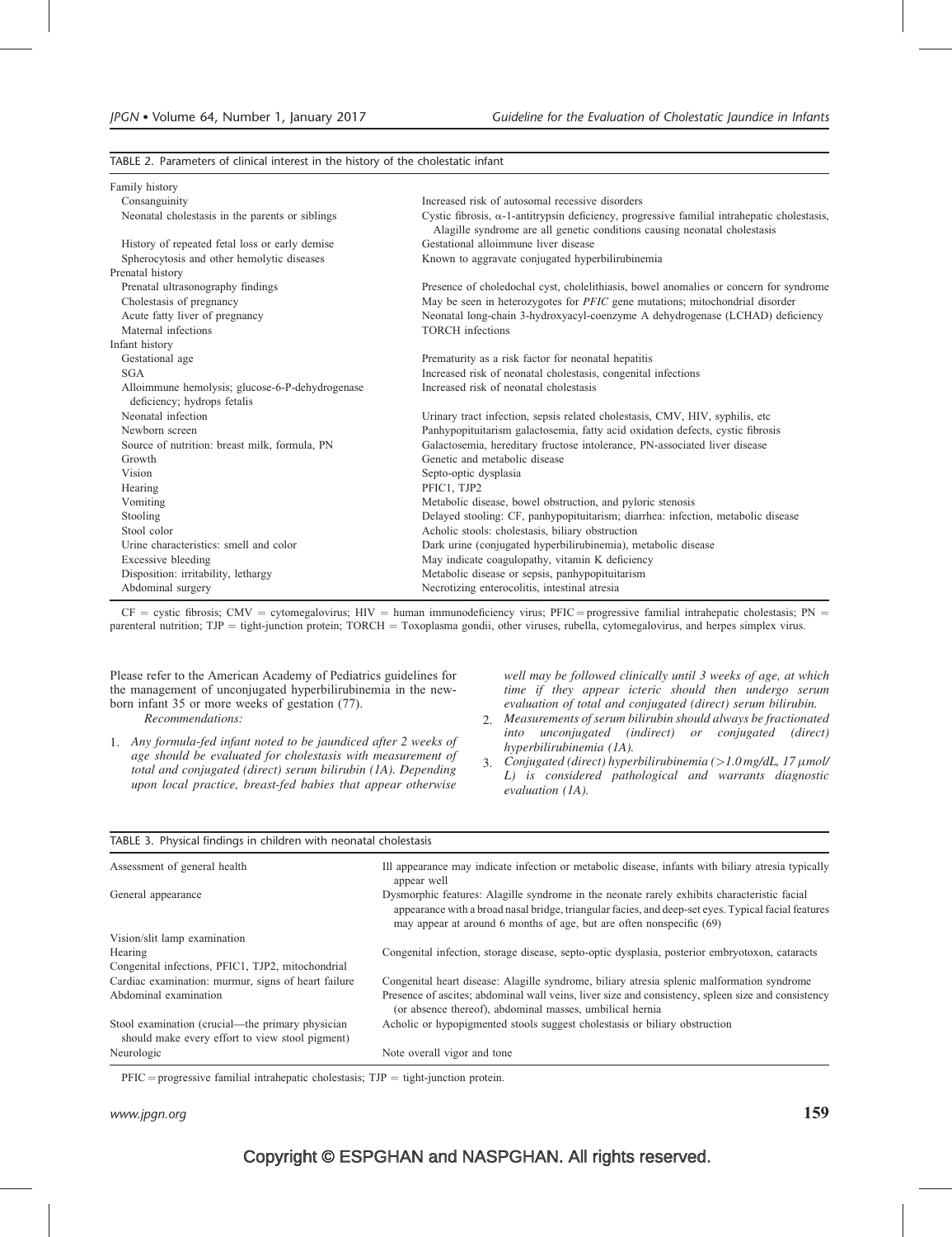#### **HISTORY**

Obtaining a detailed prenatal and infant history is fundamental and should include details of the neonatal screening and any medication including vitamin K supplementation. Details of feeding history should be noted as well as the timing of the first bowel movement, because delayed passage of meconium can be seen in patients with cystic fibrosis (CF). The history should systematically collect information about the onset of jaundice, changes in stool pigmentation, and urine color. It is important to identify history of pale or acholic stools and it is highly recommended to observe the stool pigment (see below). It is well recognized that parents and health care professionals assess stool pigmentation subjectively and abnormally pale stools are frequently misinterpreted as normal. Acholic stools were correctly identified only by 63% of health care providers (78). Stool color charts may be helpful in review of history and ascertaining lack of pigmentation of stools in children with suspected liver disease. In Taiwan, use of a stool color card proved to be effective with 95.2% sensitivity for pale stools (79). A large prospective cohort study using home-based screening for BA with a stool card proved cost effective in Canada (80). Use of the stool card has been piloted in some European countries, such as Switzerland (81) but has not been systematically implemented across the United States or Europe. Many efforts are being investigated to increase awareness and recognition of acholic stool.

In addition, the common intersection of prematurity, inability to advance enteral feedings, and use of prolonged soy lipid–based PN leads to cholestasis, commonly known as parenteral nutrition–associated cholestasis (PNAC) (82). This is a major confounder in the evaluation of the cholestatic infant, and it is often worthwhile for caregivers to note the timing and initiation of PN in relation to serial measurements of fractionated bilirubin levels, especially if direct hyperbilirubinemia precedes the initiation of PN.

Details in the family history including previous and current pregnancy such as miscarriages, pruritus, or overt liver dysfunction in maternal history should be noted; history of maternal fever, rash, adenopathy, or medication intake can be helpful. The family history should not only focus on known liver conditions but also on hemolysis and/or cardiac and vascular anomalies. A detailed overview of noteworthy features is given in Tables 2 and 3.

#### PHYSICAL EXAMINATION

The clinician performing a physical examination should not only focus on the abdomen but should also consider extrahepatic signs, such as: dysmorphic features, poor growth, dermatologic, neurologic, or pulmonary symptoms (Table 3). Palpation of the abdomen may reveal firm hepatomegaly suspicious for the diagnosis of BA, often with a prominent middle or left lobe. Splenomegaly in BA appears after the newborn period, and if present at a young age of 2 to 4 weeks should point toward other diseases such as storage or hematologic disorders. Cardiac examination is the key, as discovery of a murmur may suggest ALGS or cardiac anomalies associated with BA (eg, septal defects). For a variety of causes, right heart failure may lead to impaired hepatic venous outflow, hepatomegaly, and cholestasis. Hypoplastic (male) genitalia may be a feature of panhypopituitarism, but normal genitalia does not exclude this condition. Confirming whether the infant can visually fix and follow is helpful to rule out septo-optic dysplasia, but often cross-sectional brain imaging is required for this diagnosis (83,84). Direct observation of urine color, and most importantly stool color, is a necessary component of the assessment of the jaundiced infant, as acholic stools and dark urine often indicates the presence of cholestasis and conjugated hyperbilirubinemia. It is important to

note that there are no findings obtained by a careful history or a detailed physical examination that are unique to BA patients. Recommendations:

- 4. A thorough physical examination is crucial to the proper evaluation of the jaundiced infant. Attention to hepatomegaly, splenomegaly, and ill appearance warrants special considerations (1A).
- 5. Direct visualization of stool pigment is a key aspect of a complete evaluation of the jaundiced infant (1A).

# DIAGNOSTIC EVALUATION

This section is devoted to the diagnostic approach to the infant with cholestasis. In addition to laboratory studies, imaging and liver histopathology are important to evaluate for bile duct patency because cholestatic infants must be evaluated promptly to exclude treatable surgical conditions. As noted above, performance of the Kasai HPE for BA is much less likely to benefit infants if performed after 3 months of age (85), hence the importance of an expedient and efficient evaluation.

#### LABORATORY EVALUATION

During the evaluation of the infant with cholestasis, laboratory investigations will help define the etiology, the severity of the liver disease and detect treatable conditions.

A critical and important initial blood test is the measurement of serum conjugated (direct) bilirubin (DB), which, if elevated, is a reliable laboratory indicator of cholestasis at this age. Accompanying evaluation of DB levels are standard biochemical and synthetic liver tests to assess the severity of the liver disease to include TB, alanine aminotransferase (ALT), aspartate aminotransferase (AST), alkaline phosphatase (AP), gamma glutamyl transpeptidase (GGTP), prothrombin time (PT) with the international normalized ratio (INR), glucose, and albumin. An elevated serum AST without substantial increase in ALT, TB, or DB may point to a hematologic or muscular process, because AST is an enzyme present in red blood cells and myocytes. GGTP value is typically higher in neonates than older children (86) and is generally elevated during cholestasis (87). Some cholestatic diseases, however, present with normal or low GGTP, including progressive familial intrahepatic cholestasis (PFIC) type 1 (ATP8B1 deficiency) and 2 (ABCB11 deficiency), bile acid synthesis disorders (BASDs) and tight-junction protein (TJP) type 2 deficiency (32,88). Other conditions including ALGS, PFIC3 (due to ABCB4 deficiency), and often, but not always, BA frequently present with a high GGTP. Serum AP levels are generally less helpful than serum GGTP in the evaluation of cholestatic infants since the normal range of serum AP levels varies greatly in growing infants. Bacterial cultures of blood, urine, and other fluids should be obtained as dictated by the clinical assessment. Severe coagulopathy unresponsive to parenteral vitamin K administration and out of proportion to the liver injury may indicate gestational alloimmune liver disease, metabolic disease, or sepsis. When evaluating a patient with cholestasis, it is crucial to review the standard local newborn screening as many diseases that cause cholestasis are tested such as hypothyroidism, galactosemia, tyrosinemia, and CF. Some countries have extended newborn screens that can be performed upon request.

The minimum evaluation for any health care professional encountering an infant with jaundice present after the age of 14 days should include a full history including family history and gestational history of the mother, physical examination, inspection of stool color, and obtaining a fractionated bilirubin measurement. When cholestasis is suspected, expedited focused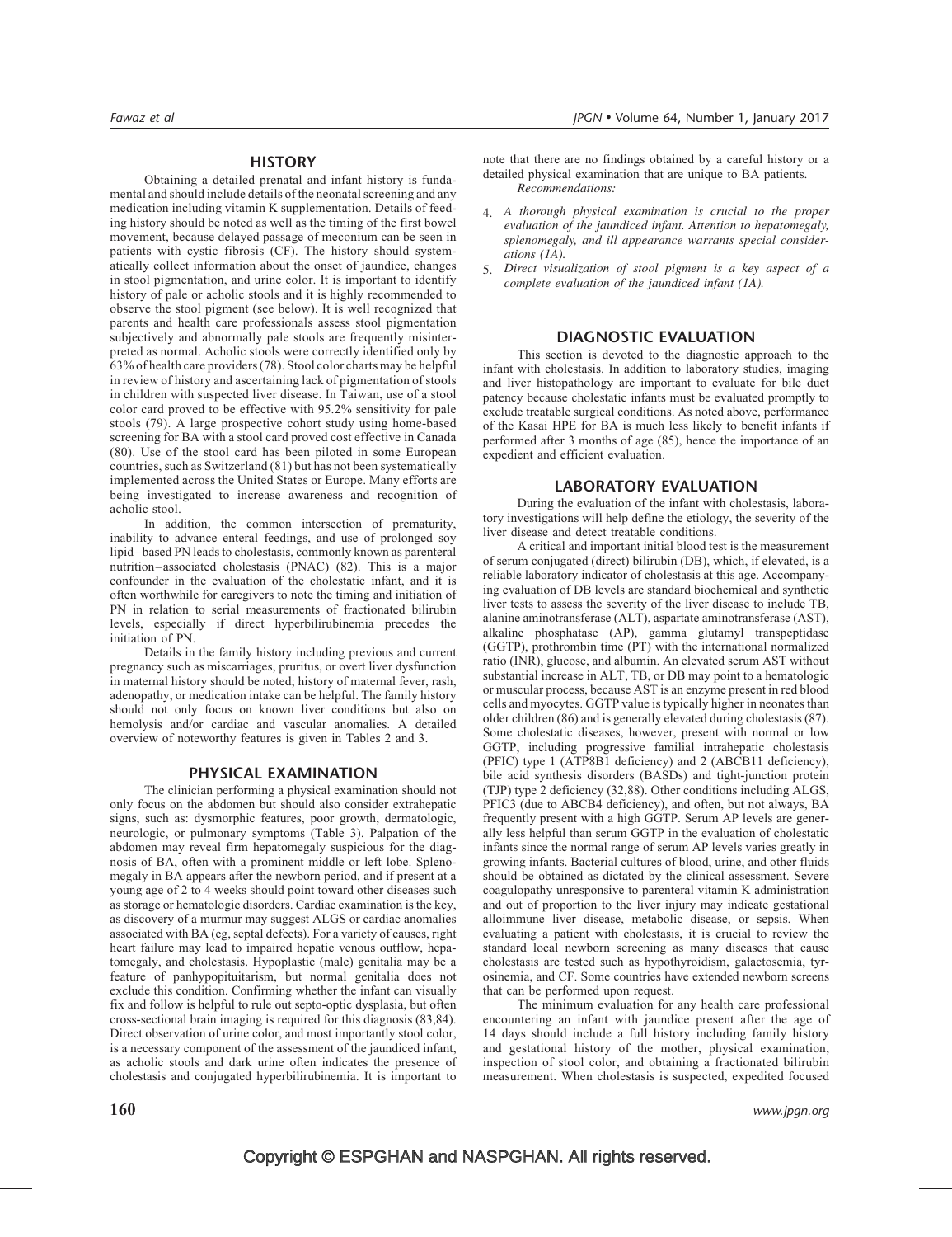#### TABLE 4. Targeted investigations of the persistently cholestatic infant

Tier 1: Aim to evaluate after cholestasis has been established in order to both identify treatable disorder as well as to define the severity of the liver involvement

Blood—CBC þ differential, INR, AST, ALT, AP, GGTP, TB, DB (or conjugated bilirubin), albumin and glucose. Check  $\alpha$ -1-antitryspin phenotype (Pi typing) and level, TSH, T4 if newborn screen results not readily available

Urine—urinalysis, culture, reducing substances (rule out galactosemia)

Consider bacterial cultures of blood, urine and other fluids especially if infant is clinically ill.

Verify results of treatable disorders (such as galactosemia and hypothyroidism) from newborn screen

Obtain fasting ultrasound

Tier 2: Aim to complete a targeted evaluation in concert with pediatric gastroenterologist/hepatologist

General—TSH and T4 values, serum bile acids, cortisol

Consideration of specific etiologies

Metabolic—serum ammonia, lactate level, cholesterol, red blood cell galactose-1-phosphate uridyltransferase, urine for succinylacetone and organic acids. Consider urine for bile salt species profiling ID—direct nucleic acid testing via PCR for CMV, HSV, listeria Genetics—in discussion with pediatric gastroenterologist/hepatologist,

with a low threshold for gene panels or exome sequencing Sweat chloride analysis (serum immunoreactive trypsinogen level or

CFTR genetic testing) as appropriate

#### Imaging

CXR—lung and heart disease

Spine—spinal abnormalities (such as butterfly vertebrae)

Echocardiogram—evaluating for cardiac anomalies seen in Alagille syndrome

Cholangiogram

Liver biopsy (timing and approach will vary according to institution and expertise)

Consideration for consultations

Ophthalmology

Metabolic/Genetic (consider when to involve, especially when there is consideration for gene panels or whole exome sequencing) Cardiology/ECHO (if murmur present or has hypoxia, poor cardiac

function)

General pediatric surgery

Nutrition/dietician

 $ALT =$  alanine aminotransferase;  $AP =$  alkaline phosphatase;  $AST =$ aspartate aminotransferase;  $CBC = complete blood count$ ; CFTR = cystic fibrosis trans-membrane receptor;  $DB =$  conjugated (direct) bilirubin;  $ECHO = echocardiogram$ ;  $GGTP = gamma-glutamyl transferase$ ;  $HSV =$ herpes simplex virus;  $ID =$  infectious diseases;  $INR =$  international normalized ratio;  $PCR = polymerase chain reaction$ ;  $TB = total bilirubin$ ;  $TSH =$ thyroid-stimulating hormone.

investigations (Table 4, Tier 1) are recommended. A disciplined and stepwise approach to the infant with confirmed cholestasis in concert with a pediatric gastroenterologist/hepatologist can then follow in the ordering of laboratory tests appropriate in each situation, and enabling a targeted workup (Table 4, Tier 2). Some local variation is unavoidable because of available expertise (Table 4). ''Red flags,'' which mandate evaluation for BA include acholic stools, high GGT cholestasis without alternative etiology, and abnormal or absence of gallbladder on ultrasound. Conditions that mimic BA such as  $\alpha$ -1-antitrypsin deficiency, CF, ALGS, and others should be excluded early on in the evaluation process.

#### DIAGNOSTIC IMAGING

A fasting abdominal ultrasound is an easy and noninvasive first diagnostic imaging investigation to assess for visible obstructing lesions of the biliary tree or identification of choledochal cyst, and to assess for signs of advanced liver disease or vascular and/or splenic abnormalities (89). Several hepatic sonographic parameters such as the triangular cord sign, abnormal gall bladder morphology, lack of gall bladder contraction after oral feeding, nonvisualization of the common bile duct, hepatic artery diameter, and hepatic artery diameter to portal vein diameter ratio, subcapsular blood flow have been suggested to aid in the diagnosis of BA (90–94), although none can singularly confirm a diagnosis of BA. It is useful, however, to know that many, but not all, infants with BA have a small or undetectable gall bladder (95). In addition, findings such as abdominal heterotaxy, midline liver, polysplenia, asplenia, and preduodenal portal vein increase the concern for BA with malformations. It is imperative to remember that a normal ultrasonography (US), however, does not rule out nonsyndromic BA.

Hepatobiliary scintigraphy (HBS) has been used to confirm biliary tract patency, but can be limited by its low specificity (range 68.5%–72.2%), and a nondiagnostic result when bile flow is limited as a result of a wide variety of etiologies (96). Patients with interlobular bile duct paucity, idiopathic neonatal hepatitis, low birth weight, and those on PN may have nonexcreting scans (97). This limited accuracy of HBS in differentiating idiopathic neonatal hepatitis from BA was demonstrated in a study by Yang et al (98) in which magnetic resonance cholangiopancreatography (MRCP), US, technetium 99m-iminodiacetic acid HBS, HBS single photon emission computed tomography (HBS SPECT), and liver biopsy were compared. The goal of this study of 69 infants with cholestatic jaundice and a final diagnosis of idiopathic neonatal hepatitis, and BA was to determine which modality may help distinguish between these 2 diagnoses. All of the 69 infants underwent MRCP, US, HBS, SPECT, and liver biopsy. HBS had sensitivity and a specificity of 88.2% and 45.7% for detecting BA, respectively, with an accuracy of 66.7%. Scintigraphy adds little to the routine evaluation of the cholestatic infant, but may be of value in determining patency of the biliary tract, thereby excluding BA. In this study, liver biopsy had the highest sensitivity in detecting BA at 100%, a specificity of 94.3% and an accuracy rate of 96.9%.

A recent meta-analysis addressing the utility of HBS yielded a pooled sensitivity of 98.7% (98.1–99.2%) and a specificity of 70.4% (range 68.5%–72.2%) of a nondraining HBS for excluding BA. This shows that false negative results (excretion of the tracer into the bowel despite BA) are extremely rare (96). Limited reports describe infants with apparently initially excreting HBS and a subsequent diagnosis of BA, although the technical limitations of the study may have been a factor in its utility (100,101).

Many clinicians and radiologists administer phenobarbital for 5 days before the study, in an attempt to enhance biliary excretion of the isotope and increase its discriminatory value (99), which often unnecessarily delays the diagnosis of BA and the necessary HPE (57,89). Further work is necessary to assess the utility of premedication for HBS (100,101).

Despite the use of the diagnostic tests described above, it is still not easy to discriminate between BA and other causes of neonatal cholestasis. As detection of patency of the extrahepatic biliary tree is the primary goal of diagnostic evaluations in infants with cholestasis, the role of endoscopic retrograde cholangiopancreatography (ERCP) in the diagnosis of BA has been studied by various groups (102,103). Although ERCP has proved effective with high positive and negative predictive values for BA (sensitivity 86%–100%, specificity 87%–94%, positive predictive value 88%– 96%, negative predictive value 100%) (102,104), ERCP requires an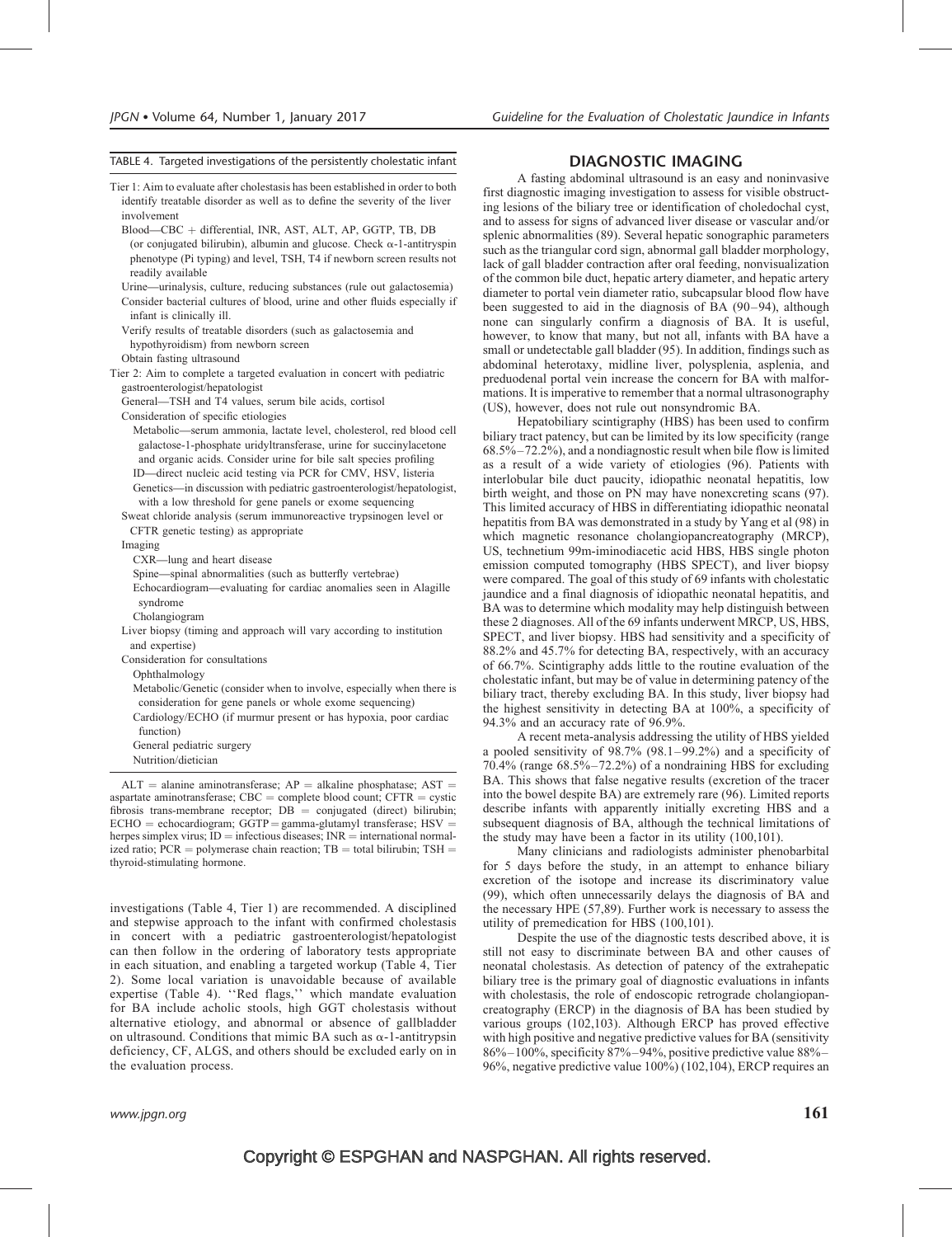

FIGURE 1. Liver biopsies from 2 individuals with biliary atresia (BA). A, H&E stain of a 3-month-old infant with BA, highlighting peribiliary fibrosis, ductular proliferation, bile duct plugs. B, High-power view of (A), emphasizing bile duct plugs and damaged cholangioles. C, Liver biopsy from a 6-week-old infant with BA, highlighting peribiliary fibrosis, disordered cholangiocyte profiles and scattered inflammatory infiltrate.

experienced endoscopist, specific infant endoscopy equipment not readily available at many centers, and a general anesthetic. The superiority of ERCP compared with other types of cholangiograms has not been demonstrated (105).

A few reports have suggested that MRCP is a well-established noninvasive modality for visualizing the biliary system, including the first-order branches of the intrahepatic bile ducts, extrahepatic bile ducts, and gallbladder (106). The diagnostic value of 3-dimensional MRCP for BA in a large cohort of cholestatic infants and neonates was therefore recently evaluated, with a reported specificity of 36% and sensitivity of 99% (107).

Recent case series have documented the technique and feasibility of percutaneous transhepatic cholecysto-cholangiography (PTCC) to exclude BA (108,109). In the largest series reported (109), PTCC was performed in combination with simultaneous liver biopsy. Although this was reported to effectively exclude BA with a lower negative laparotomy rate, there is a genuine concern that PTCC may be used unnecessarily in infants in whom a liver biopsy alone would have excluded biliary obstruction. Moreover, a PTCC may not be able to demonstrate retrograde patency of the biliary tree into the liver and may miss proximal obstruction, thereby obviating a surgical cholangiogram in a patient who may have BA. Importantly, the specificity of liver biopsy in diagnosing biliary obstruction in this case series was much lower than frequently reported values (89). Taken together, the use of MRCP, ERCP, and PTCC has a limited role in the general guidance to caregivers toward diagnosing BA in the present era.

#### **HISTOPATHOLOGY**

Liver biopsy often remains the cornerstone of the diagnostic workup of infants with cholestatic jaundice as interpretation by an experienced pathologist will provide the correct diagnosis in 90% to 95% of cases and avoid unnecessary surgery in patients with intrahepatic disease (89,110,111). Pathologists participating in the National Institutes of Health–supported Biliary Atresia Research Consortium (BARC, currently the ChiLDReN consortium [childrennetwork.org]) have developed and evaluated a standardized system for reporting of liver biopsies from infants with cholestasis. Overall, the pathologists diagnosis of obstruction in clinically proven cases of BA ranged from 79% to 98%, with a positive predictive value of 90.7%. The group diagnosed BA with a high level of sensitivity and identified infants with biliary obstruction with reasonable interobserver agreement (110). Of note, a diagnosis of BA or obstruction other than BA was made in 14 of 15 cases of PN-associated liver disease and all 3 cases of  $\alpha$ -1antitrypsin deficiency. Conversely, a majority of the pathologists favored a nonobstructive diagnosis in the 3 cases of progressive familial intrahepatic cholestasis and 1 case of bile acid synthetic disorder. In cases of idiopathic neonatal hepatitis, the percentage of cases read by each pathologist as nonobstructive ranged from 57% to 93%. The classic histologic features of biliary obstruction are bile duct proliferation, bile plugs, portal or perilobular fibrosis, and edema, with preservation of the basic hepatic lobular architecture (Fig. 1). In idiopathic neonatal hepatitis, lobular disarray and inflammatory cells are seen within the portal areas, and the bile ductules show little or no alteration (Fig. 2). Giant cell transformation can be seen in 20% to 50% of patients with BA (112,113); however, it is not as prominent as that seen in idiopathic neonatal hepatitis (111). Some disorders that can mimic BA histologically are PN-associated cholestasis, CF and  $\alpha$ -1-antitrypsin deficiency. They may show variable ductular reaction and may be impossible to distinguish from BA without clinical data (110,111). It is however important to recognize that the earliest histologic changes of BA may be relatively nonspecific, and biopsies performed too early in the course of the disease may result in a falsely negative diagnosis (110,111,114).

The proper use of liver biopsy therefore remains a central component of the diagnostic evaluation of infants with cholestatic jaundice as the differential diagnosis is perhaps the broadest of any age group and encompasses obstructive as well as, more commonly, nonobstructive disorders. In addition to its role in diagnosis, the liver biopsy may also reveal histologic features of significant prognostic value, such as the degree of fibrosis, which may help predict outcome following HPE and the decision to proceed with HPE (115,116). Although sonography-guided percutaneous core liver biopsy is considered to be a safe and effective procedure in children with a low complication rate of 1.7% (117), the overall



FIGURE 2. Idiopathic neonatal hepatitis: lobular disarray with giant cell transformation.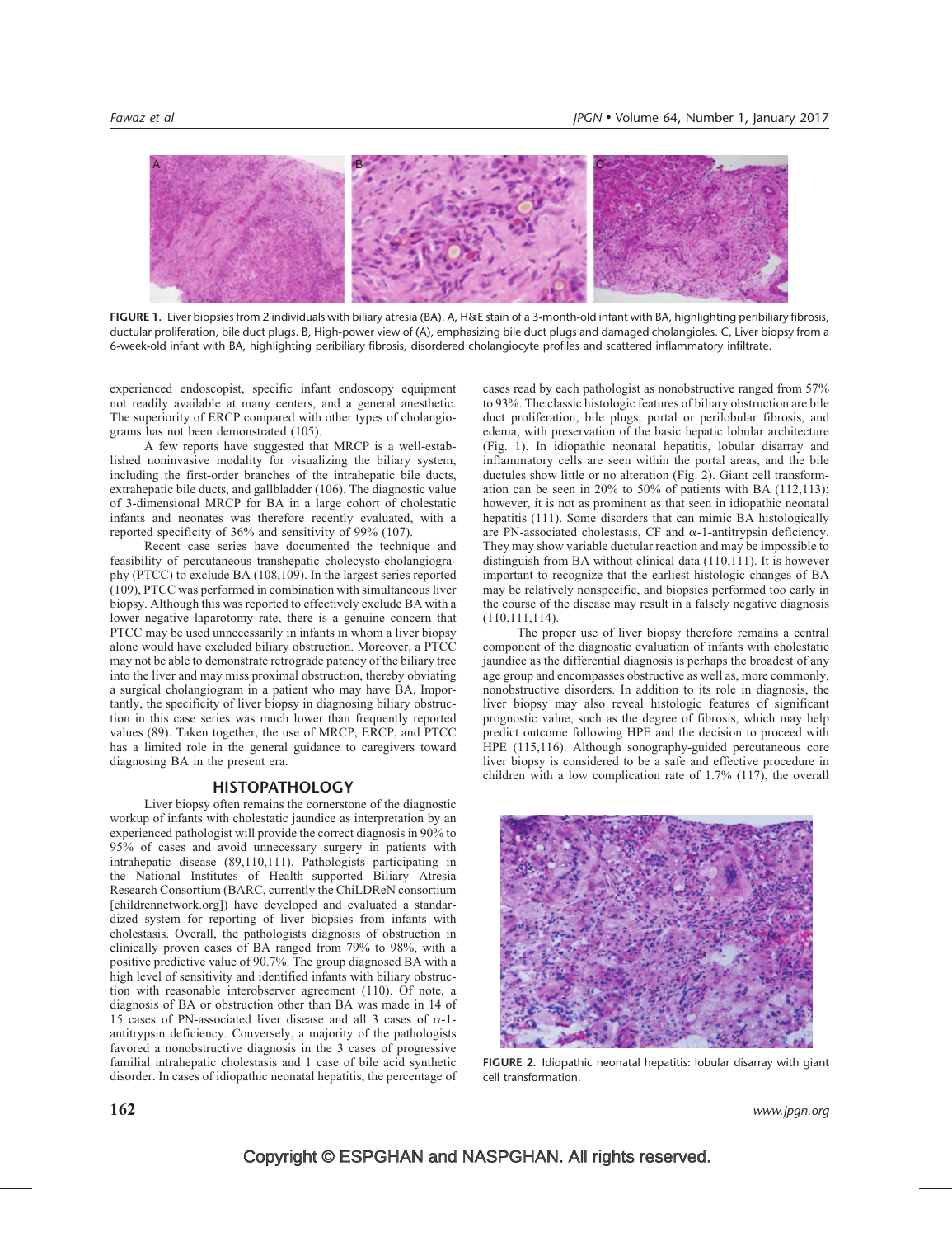complication rate in infants, even in the hands of an experienced physician, was reported in 1 small series to be 4.6% (3/65 infants had a bleeding event that required an intervention) (118).

Recommendations:

- 6. The abdominal ultrasound is useful in excluding choledochal cyst or gallstone disease causing extrahepatic bile duct obstruction. It may demonstrate an absent or abnormal gallbladder, or other features suggestive, but not diagnostic, of  $BA(IA)$ .
- 7. Limited specificity precludes the use of the HBS scan as a standalone test in making a definitive diagnosis of BA (1B). Definitively demonstrated bile flow by selective use of HBS may be of value in excluding BA (1B).
- 8. Limited specificity of MRCP, ERCP, PTCC provides a limited role in the general guidance to caregivers toward diagnosing BA in the present era.
- 9. In the hands of an experienced pediatric pathologist, histopathological findings of bile duct proliferation, bile plugs, and fibrosis in an appropriately timed liver biopsy is the most supportive test in the evaluation of the infant with protracted conjugated hyperbilirubinemia (1B). Diseases other than BA that cause cholestasis can be determined via histologic examination of the liver.

#### INTRAOPERATIVE CHOLANGIOGRAM

The intraoperative cholangiogram and histologic examination of the duct remnant is considered the criterion standard to diagnose BA (89,119,120). Interestingly, in up to 20% of cases, even a cholangiogram can suggest an incorrect diagnosis—cases with a hypoplastic biliary tree, ALGS and CF being confounding diagnostic conditions (121). Hence, preoperative testing for CF and ALGS is helpful in assisting in the interpretation of the cholangiogram and decreasing false-positive results. Intraoperative cholangiogram is typically performed after biliary obstruction is suggested in a liver biopsy or if sufficient clinical indications suggest direct referral to the surgeon for the procedure. If BA is confirmed (ie, nonvisualization of a patent extrahepatic biliary tree), a (Kasai) HPE is usually performed immediately, unless there are considerations made by the team that it would be in the best interest of the infant to proceed to transplant evaluation and not undergo the HPE. No effective diagnostic tools currently determine whether a patient should proceed to HPE, and it is up to the team of specialists to determine whether the patient would be better served without the HPE.

It is important to note that diagnostic evaluation to rule out BA should be expedited especially when the infant is above 6 weeks of age. The younger the age at diagnosis of BA, the more likely that the HPE will be successful (at least in the short term, see above). Recommendation:

10. Evaluation by intraoperative cholangiogram and histological examination of the duct remnant is considered the gold standard to diagnose biliary atresia (1A).

# OTHER CAUSES OF NEONATAL CHOLESTASIS

#### Structural Abnormalities Choledochal Cyst

Patients with choledochal cysts present with laboratory findings suggestive of cholestasis. Sometimes patients have cholangitis and present with fever, elevation of the GGTP, and direct hyperbilirubinemia. Ultrasonography can often differentiate

www.jpgn.org  $\hspace{1cm} 163$ 

between choledochal cyst and BA as the bile ducts are typically dilated or cystic and the gallbladder is not atretic (122). A diagnosis of choledochal cyst in a cholestatic neonate should, however, always prompt careful evaluation for BA (atresia of the distal common bile duct accompanied by cystic dilation: type 1 BA). In a few studies, cyst size appeared to decrease between prenatal diagnosis and birth in patients with BA but did not change in patients with choledochal cyst (123,124). Moreover, choledochal cysts can coincide with BA.

#### Select Genetic/Metabolic Disorders

#### Alagille Syndrome

ALGS is an autosomal dominant multisystem disorder characterized by paucity of interlobular ducts. It is the most common form of familial intrahepatic cholestasis occurring in 1 in 30,000 live births. Diagnosis is usually made by the clinical findings, laboratory, and diagnostic evaluation, and confirmed by sequencing of JAG1 and NOTCH2 genes, with mutations found in 95% and 5% of patients with ALGS, respectively (125). Clinical criteria for the diagnosis of ALGS includes ductopenia on liver biopsy and a characteristic Alagille facies (broad forehead, small pointy chin, but is often difficult to recognize in the neonatal period), posterior embryotoxon, butterfly vertebrae, renal disease, and a variety of developmental cardiac defects (most commonly peripheral pulmonic stenosis) (126) or tetralogy of Fallot. Direct hyperbilirubinemia and occasional acholic stool that may improve with age can be present (126). Serum ALT and bile acids are usually elevated. The GGTP is an important test in orienting the practitioner toward this disorder because it is often disproportionately elevated, sometimes up to 20 times the normal value. Practitioners are encouraged to evaluate for associated clinical abnormalities found in patients with ALGS when the diagnosis is suspected either on liver biopsy or by characteristic facies, before proceeding with intraoperative cholangiogram.

# Cystic Fibrosis

Some infants with CF present with abnormal liver tests, suggestive of biliary obstruction because of the presence of abnormal bile with plugging of the common bile duct (127). Checking the newborn screen for immunoreactive trypsinogen is helpful. The criterion standard remains sequencing of the cystic fibrosis transmembrane receptor (CFTR) gene or a positive sweat chloride test, but this is sometimes not possible as infants may not produce enough sweat (128).

#### Progressive Familial Intrahepatic Cholestasis

PFIC is a group of unrelated monogenic disorders in which mutations in one of the genes involved in canalicular hepatobiliary transport results in progressive cholestasis and liver injury (Table 1). Patients with PFIC1–3 have a significant elevation of the total serum bile acids. A important clinical finding in individuals with PFIC types 1 and 2 (due to ATP8B1 and ABCB11 gene deficiencies, respectively) is the presence of a normal or low GGTP out of proportion to the degree of cholestasis (129), associated with normal or low serum cholesterol. Some of the patients with normal GGTP PFIC were found to have a mutation in the TJP2 gene, which causes failure of protein localization and disruption of tight-junction structure, leading to severe cholestatic liver disease that can present early in life (32). Patients with PFIC type 3 (ABCB4 deficiency) have elevated GGTP and a variable degree of cholestasis—typically presenting later in infancy or in early childhood (130,131).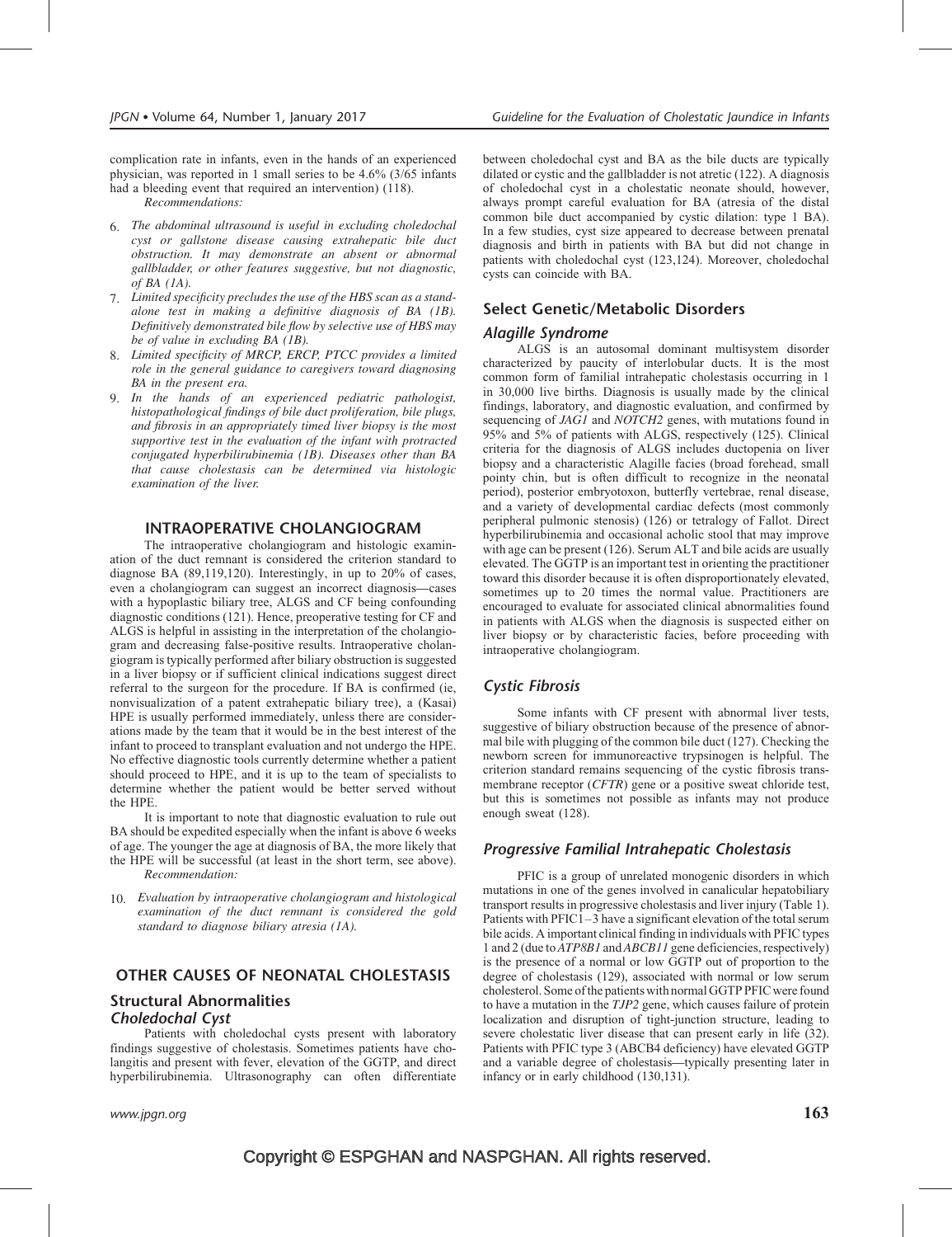# Alpha-1-Antitrypsin Deficiency

This is the most common cause of inherited neonatal cholestasis. Approximately 10% to 15% of neonates with this condition will present with cholestasis and a combined picture of hepatocellular injury and obstruction with elevation of the ALT, AST, GGTP, and AP. The cholestasis is usually severe and the presence of acholic stools may present a challenge because of the resemblance to BA. Although some patients may develop cirrhosis early on, jaundice clears in most patients by 4 months of age (132). The diagnosis is made based on the phenotype (normal: MM; abnormal: ZZ or SZ; heterozygous: MZ, MS) (133). It is important to note that neonates with ZZ phenotype may have no biliary excretion on scintigraphic studies (134) and liver biopsy may appear obstructive (110). Hence, obtaining the phenotype early in the evaluation of cholestasis could avoid unnecessary biopsy in this condition. Checking for serum levels of  $\alpha$ -1-antitrypsin could be helpful if used along with the phenotype to distinguish patients who are homozygous for the Z allele or SZ compound heterozygotes, both of whom may develop liver disease. Patients with MZ, MS, SZ, or homozygous SS A1 phenotypes do not present with neonatal cholestasis unless associated with another cause (135). Serum  $\alpha$ -1-antitrypsin concentrations alone are an insufficient test since  $\alpha$ -1antitrypsin is an acute phase reactant and during illnesses may be elevated (136,137). Of note, there have been few case reports of the concurrence of  $\alpha$ -1-antitrypsin deficiency and BA (138,139).

# Bile Acid Synthesis Disorders

More than 14 enzymes are involved in the synthesis of bile acids from cholesterol precursor molecules. Bile acid synthetic disorders (BASDs) are rare, but in many cases are treatable forms of cholestasis. Not all of the infants with the genetic abnormalities leading to BASD present with cholestasis and jaundice; some may have a more indolent presentation later during childhood. These conditions often present with normal or low GGTP. Total serum bile acids are usually low, in contrast to other cholestatic disorders. Fast atom bombardment mass spectrometry of urine should be considered as a screening tool before starting ursodeoxycholic acid; it is possible to perform rapid diagnosis of potential inborn errors in bile acid synthesis from urinary bile acid analysis. Molecular techniques then identify the specific mutations in genes encoding the enzymes responsible for bile acid synthesis (25,26,140). Treatment with the end products of bile acid synthesis, cholic acid and chenodeoxycholic acid, is often curative for several of the BASDs, prompting directed evaluations.

# Select Inborn Errors of Metabolism

A group of metabolic conditions classified as inborn errors of metabolism can present with cholestasis, and as in the other cholestatic disorders, the practitioner has to have a high index of suspicion. The initial laboratory testing recommended when the clinical picture is compatible with an inborn errors of metabolism includes blood gases, electrolytes, glucose, ammonia, uric acid, lactic acid, pyruvic acid (L:P ratio), ketone bodies; and in urine, ketone bodies, 2-keto acids, reducing substances, acylglycines, pH; and sulfites (141–144). Newborn screening for galactosemia and tyrosinemia are performed in some countries to identify infants before they are symptomatic. Infants with tyrosinemia can present with mild cholestasis, although more typically present with coagulopathy disproportionate to other biochemical abnormalities (145). Diagnosis via serum fumarylacetoacetate hydrolase enzyme determination or urine succinylacetone is vital in this treatable but life-threatening condition. With the incorporation of gene panels

# Infections

# Cytomegalovirus

Cytomegalovirus (CMV) the most common congenital infection, affects 1% to 2% of newborns. Most infected newborns are asymptomatic; unfortunately 5% to 10% of the patients have a myriad of clinical symptoms that include low birth weight, microcephaly, periventricular calcifications, chorioretinitis, and deafness. Hepatosplenomegaly and direct hyperbilirubinemia are the most prominent liver-related problems (146,147). The diagnosis of congenital CMV is confirmed by culture or PCR from the nasopharynx, saliva, blood, or urine soon after birth. Urine CMV culture or CMV-DNA detection by PCR is presently used for the diagnosis (148,149). The immunoglobulin M (IgM) CMV-specific antibodies can be monitored but are of limited value and may be less sensitive. Evidence of recent CMV infection at the time of diagnosis of BA has been reported by multiple investigators, but a role for CMV in the etiology of BA remains unproven (150–152).

# Viral Hepatitis A, B, and C

In general, these hepatotropic viruses do not cause neonatal cholestasis. Single case reports document special circumstances where these infections present with neonatal cholestasis. Specific studies for these infectious agents in the evaluation of neonatal cholestasis are generally unwarranted.

# Other Infections

Syphilis, rubella, toxoplasmosis, and herpes virus can present with neonatal cholestasis, coagulopathy, and growth restriction. Obtaining a good maternal history and discussing with the obstetrician and neonatal intensive care team about placental abnormalities can help with directing the workup for an infection. Typically, infants with these infections present with jaundice within first 24 hours of life. Congenital syphilis incidence is rising in the United States (153). Urinary tract infections present with cholestasis in the neonatal period and a urine culture should be obtained early on in the diagnostic evaluation of cholestasis (154).

# Endocrine Disorders

# Thyroid Disorders

Few reports in the pediatric literature describe cholestatic liver disease in infants born to mothers with Graves disease (155). The newborn screen is designed to detect high levels of thyroidstimulating hormone (TSH); hence, in cases of central hypothyroidism, this can be missed and repeating a blood TSH, free T4, and T3 may be helpful (156,157).

# Panhypopituitarism

Pituitary hormones are involved in the regulation of bile synthesis and excretion and bile flow. The neonates with this condition present with elevation of the total and direct bilirubin; they may have hypoglycemia and even shock from adrenal insufficiency. Some infants have associated septo-optic dysplasia and on physical examination will lack the ability to focus or track. Diagnostic evaluation includes TSH, total and free T4, early morning cortisol level, and a brain magnetic resonance imaging. In these patients, a nonfasting ultrasound should be requested as prolonged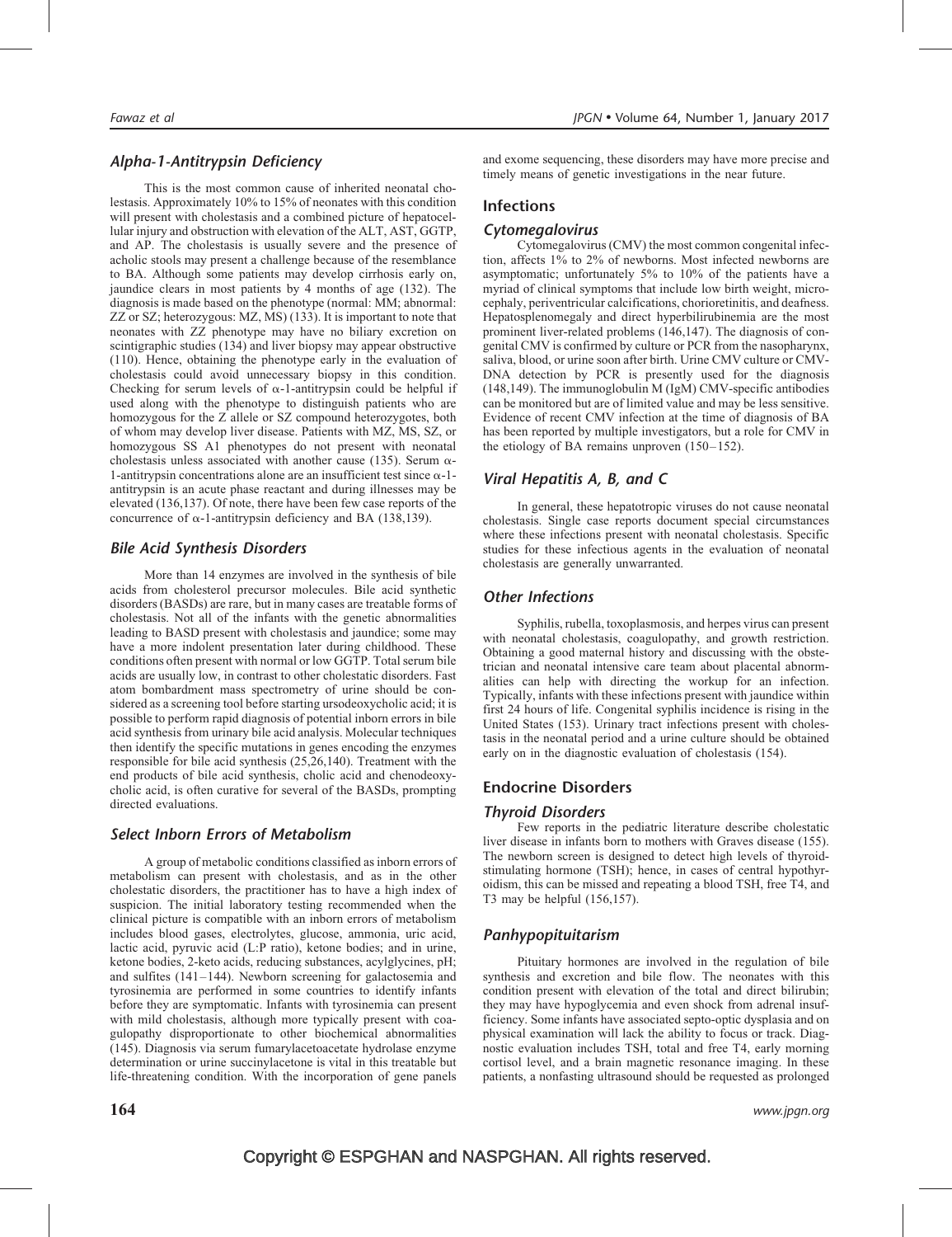fasting can lead to devastating complications related to severe hypoglycemia. The cholestasis resolves with the correction of the pituitary hormone insufficiency (83,84,158–160).

# Rare Diseases and Idiopathic Neonatal **Cholestasis**

The neonatal cholestasis ''black box'' of unidentified etiologies continues to shrink but is still a substantial group of disorders (131). The identifiable causes of neonatal cholestasis have grown more numerous largely because of application of modern techniques of clinical genetics. Reducing costs and easy access to genetic testing, including exome and genome sequencing, and targeted gene panels, have facilitated diagnosis. Among the most studied causes of neonatal cholestasis in recent years are metabolic diseases and disorders of bile transport and bile acid synthesis. It is, however, important to stress that the meaning of a gene mutation or polymorphism is dependent on clinical context. Advanced sequencing methods promise to further increase the diagnostic yield of genetic approaches. Table 1 summarizes known genetic findings presenting as neonatal cholestasis.

# CONCLUSIONS

Cholestatic jaundice in an infant is a typical presenting feature of neonatal liver disease and is frequently clinically confused with the more common prolonged unconjugated hyperbilirubinemia. Identification of infants with cholestasis remains crucial and is in the domain of the primary care provider, generally uncovered with measurement of a serum-fractionated bilirubin. Hence a careful history, thorough physical examination, and fractionation of serum bilirubin are recommended in any infant with jaundice seen after 2 weeks of life. The relative rarity of cholestatic jaundice in contrast to unconjugated hyperbilirubinemia in this age range dictates that many jaundiced infants will be tested to detect those with elevated direct bilirubin levels. Investigation for neonatal cholestasis in these settings is, however, highly beneficial, despite its rarity, because of the gravity of the consequences of missing BA and monogenic diagnoses that have specific, and often life-saving, interventions. This guideline has been developed to assist in this process and is not intended as a substitute for clinical judgment or as a protocol for the care of all infants with cholestasis. Vigilance is crucial in detecting these infants and referring them to a pediatric gastroenterologist or hepatologist who can provide the essential diagnostic and treatment modalities to optimize outcome.

#### REFERENCES

- 1. Guyatt GH, Oxman AD, Vist GE, et al. GRADE: an emerging consensus on rating quality of evidence and strength of recommendations. BMJ 2008;336:924–6.
- 2. Dick MC, Mowat AP. Hepatitis syndrome in infancy—an epidemiological survey with 10 year follow up. Arch Dis Child 1985;60:512-6.
- 3. Balistreri WF, Bezerra JA. Whatever happened to ''neonatal hepatitis''? Clin Liver Dis 2006;10:27–53v.
- 4. Moyer V, Freese DK, Whitington PF, et al. Guideline for the evaluation of cholestatic jaundice in infants: recommendations of the North American Society for Pediatric Gastroenterology, Hepatology and Nutrition. J Pediatr Gastroenterol Nutr 2004;39:115–28.
- 5. Li L, Krantz ID, Deng Y, et al. Alagille syndrome is caused by mutations in human Jagged1, which encodes a ligand for Notch1. Nat Genet 1997;16:243–51.
- 6. McDaniell R, Warthen DM, Sanchez-Lara PA, et al. NOTCH2 mutations cause Alagille syndrome, a heterogeneous disorder of the notch signaling pathway. Am J Hum Genet 2006;79:169-73.
- 7. Ackermann MA, Patel PD, Valenti J, et al. Loss of actomyosin regulation in distal arthrogryposis myopathy due to mutant myosin binding protein-C slow. FASEB J 2013;27:3217–28.
- 8. Cullinane AR, Straatman-Iwanowska A, Zaucker A, et al. Mutations in VIPAR cause an arthrogryposis, renal dysfunction and cholestasis syndrome phenotype with defects in epithelial polarization. Nat Genet  $2010:42:303-12.$
- 9. Gissen P, Johnson CA, Morgan NV, et al. Mutations in VPS33B, encoding a regulator of SNARE-dependent membrane fusion, cause arthrogryposis-renal dysfunction-cholestasis (ARC) syndrome. Nat Genet 2004;36:400–4.
- 10. Bjursell C, Stibler H, Wahlström J, et al. Fine mapping of the gene for carbohydrate-deficient glycoprotein syndrome, type I (CDG1): linkage disequilibrium and founder effect in Scandinavian families. Genomics 1997;39:247–53.
- 11. Tan J, Dunn J, Jaeken J, et al. Mutations in the MGAT2 gene controlling complex N-glycan synthesis cause carbohydratedeficient glycoprotein syndrome type II, an autosomal recessive disease with defective brain development. Am J Hum Genet 1996;59:810–7.
- 12. Cutting GR, Kasch LM, Rosenstein BJ, et al. Two patients with cystic fibrosis, nonsense mutations in each cystic fibrosis gene, and mild pulmonary disease. N Engl J Med 1990;323:1685–9.
- 13. Cutting GR, Kasch LM, Rosenstein BJ, et al. A cluster of cystic fibrosis mutations in the first nucleotide-binding fold of the cystic fibrosis conductance regulator protein. Nature 1990;346:366–9.
- 14. Carroll CJ, Isohanni P, Pöyhönen R, et al. Whole-exome sequencing identifies a mutation in the mitochondrial ribosome protein MRPL44 to underlie mitochondrial infantile cardiomyopathy. J Med Genet 2013;50:151–9.
- 15. Holt IJ, Harding AE, Morgan-Hughes JA. Deletions of muscle mitochondrial DNA in patients with mitochondrial myopathies. Nature 1988;331:717–9.
- 16. Wallace DC, Zheng XX, Lott MT, et al. Familial mitochondrial encephalomyopathy (MERRF): genetic, pathophysiological, and biochemical characterization of a mitochondrial DNA disease. Cell 1988;55:601–10.
- 17. Hadj-Rabia S, Baala L, Vabres P, et al. Claudin-1 gene mutations in neonatal sclerosing cholangitis associated with ichthyosis: a tight junction disease. Gastroenterology 2004;127:1386–90.
- 18. Arnell H, Fischler B. Population-based study of incidence and clinical outcome of neonatal cholestasis in patients with Down syndrome. J Pediatr 2012;161:899–902.
- 19. Gonzales E, Davit-Spraul A, Baussan C, et al. Liver diseases related to MDR3 (ABCB4) gene deficiency. Front Biosci (Landmark Ed) 2009;14:4242–56.
- 20. Kidd VJ, Wallace RB, Itakura K, et al. Alpha 1-antitrypsin deficiency detection by direct analysis of the mutation in the gene. Nature 1983;304:230–4.
- 21. Kueppers F, Briscoe WA, Bearn AG. Hereditary deficiency of serum alpha-L-antitrypsin. Science 1964;146:1678–9.
- 22. Sharp HL, Bridges RA, Krivit W, et al. Cirrhosis associated with alpha-1-antitrypsin deficiency: a previously unrecognized inherited disorder. J Lab Clin Med 1969;73:934–9.
- 23. Talamo RC, Feingold M. Infantile cirrhosis with hereditary alpha 1 antitrypsin deficiency. Clinical improvement in two siblings. Am J Dis Child 1973;125:845–7.
- 24. Setchell KD, Schwarz M, O'Connell NC, et al. Identification of a new inborn error in bile acid synthesis: mutation of the oxysterol 7alphahydroxylase gene causes severe neonatal liver disease. J Clin Invest 1998;102:1690–703.
- 25. Cheng JB, Jacquemin E, Gerhardt M, et al. Molecular genetics of 3beta-hydroxy-Delta5-C27-steroid oxidoreductase deficiency in 16 patients with loss of bile acid synthesis and liver disease. J Clin Endocrinol Metab 2003;88:1833–41.
- 26. Schwarz M, Wright AC, Davis DL, et al. The bile acid synthetic gene 3beta-hydroxy-Delta(5)-C(27)-steroid oxidoreductase is mutated in progressive intrahepatic cholestasis. J Clin Invest 2000;106:  $1175 - 84$ .
- 27. Falany CN, Johnson MR, Barnes S, et al. Glycine and taurine conjugation of bile acids by a single enzyme. Molecular cloning and expression of human liver bile acid CoA:amino acid N-acyltransferase. J Biol Chem 1994;269:19375–9.
- 28. Falany CN, Xie X, Wheeler JB, et al. Molecular cloning and expression of rat liver bile acid CoA ligase. J Lipid Res 2002;43:2062–71.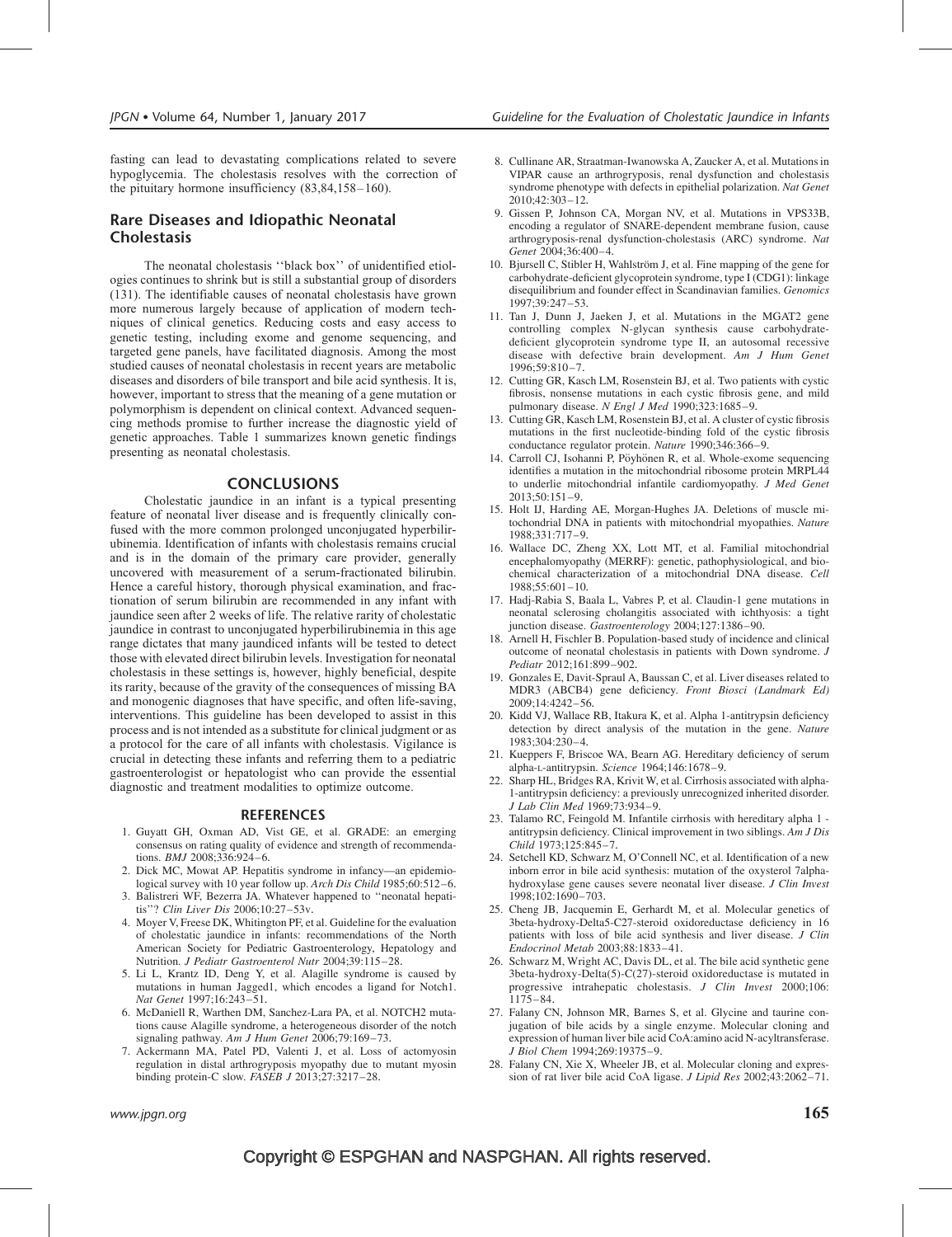- 29. Bull LN, van Eijk MJ, Pawlikowska L, et al. A gene encoding a P-type ATPase mutated in two forms of hereditary cholestasis. Nat Genet 1998;18:219–24.
- 30. Strautnieks SS, Bull LN, Knisely AS, et al. A gene encoding a liverspecific ABC transporter is mutated in progressive familial intrahepatic cholestasis. Nat Genet 1998;20:233–8.
- 31. Deleuze JF, Jacquemin E, Dubuisson C, et al. Defect of multidrugresistance 3 gene expression in a subtype of progressive familial intrahepatic cholestasis. Hepatology 1996;23:904–8.
- 32. Sambrotta M, et al. Mutations in TJP2 cause progressive cholestatic liver disease. Nat Genet 2014;46:326–8.
- 33. Liu LY, Wang XH, Lu Y, et al. Association of variants of ABCB11 with transient neonatal cholestasis. Pediatr Int 2013;55:138–44.
- 34. Tamamori A, Okano Y, Ozaki H, et al. Neonatal intrahepatic cholestasis caused by citrin deficiency: severe hepatic dysfunction in an infant requiring liver transplantation. Eur J Pediatr 2002;161:609-13.
- 35. Kobayashi K, Sinasac DS, Iijima M, et al. The gene mutated in adultonset type II citrullinaemia encodes a putative mitochondrial carrier protein. Nat Genet 1999;22:159–63.
- 36. Russell A, Levin B, Oberholzer VG, et al. Hyperammonaemia: a new instance of an inborn enzymatic defect of the biosynthesis of urea. Lancet 1962;2:699–700.
- 37. Reichardt JK. Molecular analysis of 11 galactosemia patients. Nucleic Acids Res 1991;19:7049–52.
- 38. Reichardt JK, Packman S, Woo SL. Molecular characterization of two galactosemia mutations: correlation of mutations with highly conserved domains in galactose-1-phosphate uridyl transferase. Am J Hum Genet 1991;49:860–7.
- 39. Reichardt JK, Woo SL. Molecular basis of galactosemia: mutations and polymorphisms in the gene encoding human galactose-1-phosphate uridylyltransferase. Proc Natl Acad Sci U S A 1991;88:2633–7.
- 40. Phaneuf D, Labelle Y, Bérubé D, et al. Cloning and expression of the cDNA encoding human fumarylacetoacetate hydrolase, the enzyme deficient in hereditary tyrosinemia: assignment of the gene to chromosome 15. Am J Hum Genet 1991;48:525-35.
- 41. Vance JE. Lipid imbalance in the neurological disorder, Niemann-Pick C disease. FEBS Lett 2006;580:5518–24.
- 42. Schiff L, Schubert WK, McAdams AJ, et al. Hepatic cholesterol ester storage disease, a familial disorder. I. Clinical aspects. Am J Med 1968;44:538–46.
- 43. Lauriti G, Zani A, Aufieri R, et al. Incidence, prevention, and treatment of parenteral nutrition-associated cholestasis and intestinal failureassociated liver disease in infants and children: a systematic review. JPEN J Parenter Enteral Nutr 2014;38:70–85.
- 44. Jolin-Dahel K, Ferretti E, Montiveros C, et al. Parenteral nutritioninduced cholestasis in neonates: where does the problem lie? Gastroenterol Res Pract 2013;2013:163632.
- 45. Champion V, Carbajal R, Lozar J, et al. Risk factors for developing transient neonatal cholestasis. J Pediatr Gastroenterol Nutr 2012;55:592–8.
- 46. Chiu CY, Chen PH, Chan CF, et al. Biliary atresia in preterm infants in Taiwan: a nationwide survey. J Pediatr 2013;163:100–3e1.
- 47. Fischler B, Haglund B, Hjern A. A population-based study on the incidence and possible pre- and perinatal etiologic risk factors of biliary atresia.  $\overline{J}$  Pediatr 2002;141:217-22.
- 48. The NS, Honein MA, Caton AR, et al. Risk factors for isolated biliary atresia, National Birth Defects Prevention Study, 1997-2002. Am J Med Genet A 2007;143A:2274–84.
- 49. Schreiber RA, Barker CC, Roberts EA, et al. Biliary atresia: the Canadian experience. J Pediatr 2007;151:659–65665 e1.
- 50. McKiernan PJ, Baker AJ, Kelly DA. The frequency and outcome of biliary atresia in the UK and Ireland. *Lancet* 2000;355:25-9.
- 51. Schwarz KB, Haber BH, Rosenthal P, et al. Extrahepatic anomalies in infants with biliary atresia: results of a large prospective North American multicenter study. Hepatology 2013;58:1724–31.
- 52. Sokol RJ, Mack C. Etiopathogenesis of biliary atresia. Semin Liver Dis  $2001:21:517-24$
- 53. Mack CL. The pathogenesis of biliary atresia: evidence for a virusinduced autoimmune disease. Semin Liver Dis 2007;27:233–42.
- 54. Schreiber RA, Kleinman RE. Genetics, immunology, and biliary atresia: an opening or a diversion? J Pediatr Gastroenterol Nutr 1993;16:111–3.
- 55. Bezerra JA. Potential etiologies of biliary atresia. Pediatr Transplant 2005;9:646–51.
- 56. Harpavat S, Finegold MJ, Karpen SJ. Patients with biliary atresia have elevated direct/conjugated bilirubin levels shortly after birth. Pediatrics 2011;128:e1428–33.
- 57. Serinet MO, Wildhaber BE, Broué P, et al. Impact of age at Kasai operation on its results in late childhood and adolescence: a rational basis for biliary atresia screening. Pediatrics 2009;123:1280–6.
- 58. Shneider BL, Brown MB, Haber B, et al. A multicenter study of the outcome of biliary atresia in the United States, 1997 to 2000. J Pediatr 2006;148:467–74.
- 59. Hoerning A, Raub S, Dechêne A, et al. Diversity of disorders causing neonatal cholestasis—the experience of a tertiary pediatric center in Germany. Front Pediatr 2014;2:65.
- 60. Wildhaber BE, Majno P, Mayr J, et al. Biliary atresia: Swiss national study, 1994-2004. J Pediatr Gastroenterol Nutr 2008;46:299–307.
- 61. Grizelj R, Vukovic´ J, Novak M, et al. Biliary atresia: the Croatian experience. Eur J Pediatr 2010;169:1529–34.
- 62. Davenport M, Caponcelli E, Livesey E, et al. Biliary atresia in England and Wales: results of centralization and new benchmark. J Pediatr Surg 2011;46:1689–94.
- 63. Lampela H, Ritvanen A, Kosola S, et al. National centralization of biliary atresia care to an assigned multidisciplinary team provides high-quality outcomes. Scand J Gastroenterol 2012;47:99-107.
- 64. Davenport M, Puricelli V, Farrant P, et al. The outcome of the older (> or  $= 100$  days) infant with biliary atresia. *J Pediatr Surg* 2004;39:575– 81.
- 65. Lien TH, Chang MH, Wu JF, et al. Effects of the infant stool color card screening program on 5-year outcome of biliary atresia in Taiwan. Hepatology 2011;53:202–8.
- 66. Moyer VA, Ahn C, Sneed S. Accuracy of clinical judgment in neonatal jaundice. Arch Pediatr Adolesc Med 2000;154:391–4.
- 67. Winfield CR, MacFaul R. Clinical study of prolonged jaundice in breast- and bottle-fed babies. Arch Dis Child 1978;53:506–7.
- 68. Kelly DA, Stanton A. Jaundice in babies: implications for community screening for biliary atresia. BMJ 1995;310:1172-3.
- 69. Kamath BM, Loomes KM, Oakey RJ, et al. Facial features in Alagille syndrome: specific or cholestasis facies? Am J Med Genet 2002;112:163–70.
- 70. Lo SF, Kytzia HJ, Schumann G, et al. Interlaboratory comparison of the Doumas bilirubin reference method. Clin Biochem 2009;42:1328– 30.
- 71. Lo SF, Doumas BT. The status of bilirubin measurements in U.S. laboratories: why is accuracy elusive? Semin Perinatol 2011;35:141– 7.
- 72. Rosenthal P, Blanckaert N, Kabra PM, et al. Formation of bilirubin conjugates in human newborns. Pediatr Res 1986;20:947–50.
- 73. Keffler S, Kelly DA, Powell JE, et al. Population screening for neonatal liver disease: a feasibility study. J Pediatr Gastroenterol Nutr 1998;27:306–11.
- 74. Gourley GR. Breast-feeding, neonatal jaundice and kernicterus. Semin Neonatol 2002;7:135–41.
- 75. Maisels MJ, Gifford K. Normal serum bilirubin levels in the newborn and the effect of breast-feeding. Pediatrics 1986;78:837–43.
- 76. Arias IM, Gartner LM, Seifter S, et al. Prolonged neonatal unconjugated hyperbilirubinemia associated with breast feeding and a steroid, pregnane-3(alpha), 20(beta)-diol, in maternal milk that inhibits glucuronide formation in vitro. J Clin Invest 1964;43:2037–47.
- 77. American Academy of Pediatrics Subcommittee on Hyperbilirubinemia. Management of hyperbilirubinemia in the newborn infant 35 or more weeks of gestation. Pediatrics 2004;114:297–316.
- 78. Bakshi B, Sutcliffe A, Akindolie M, et al. How reliably can paediatric professionals identify pale stool from cholestatic newborns? Arch Dis Child Fetal Neonatal Ed 2012;97:F385–7.
- 79. Chen SM, Chang MH, Du JC, et al. Screening for biliary atresia by infant stool color card in Taiwan. Pediatrics 2006;117:1147–54.
- 80. Schreiber RA, Masucci L, Kaczorowski J, et al. Home-based screening for biliary atresia using infant stool colour cards: a large-scale prospective cohort study and cost-effectiveness analysis. J Med Screen 2014;21:126–32.
- 81. Wildhaber BE. Screening for biliary atresia: Swiss stool color card. Hepatology 2011;54:367–8.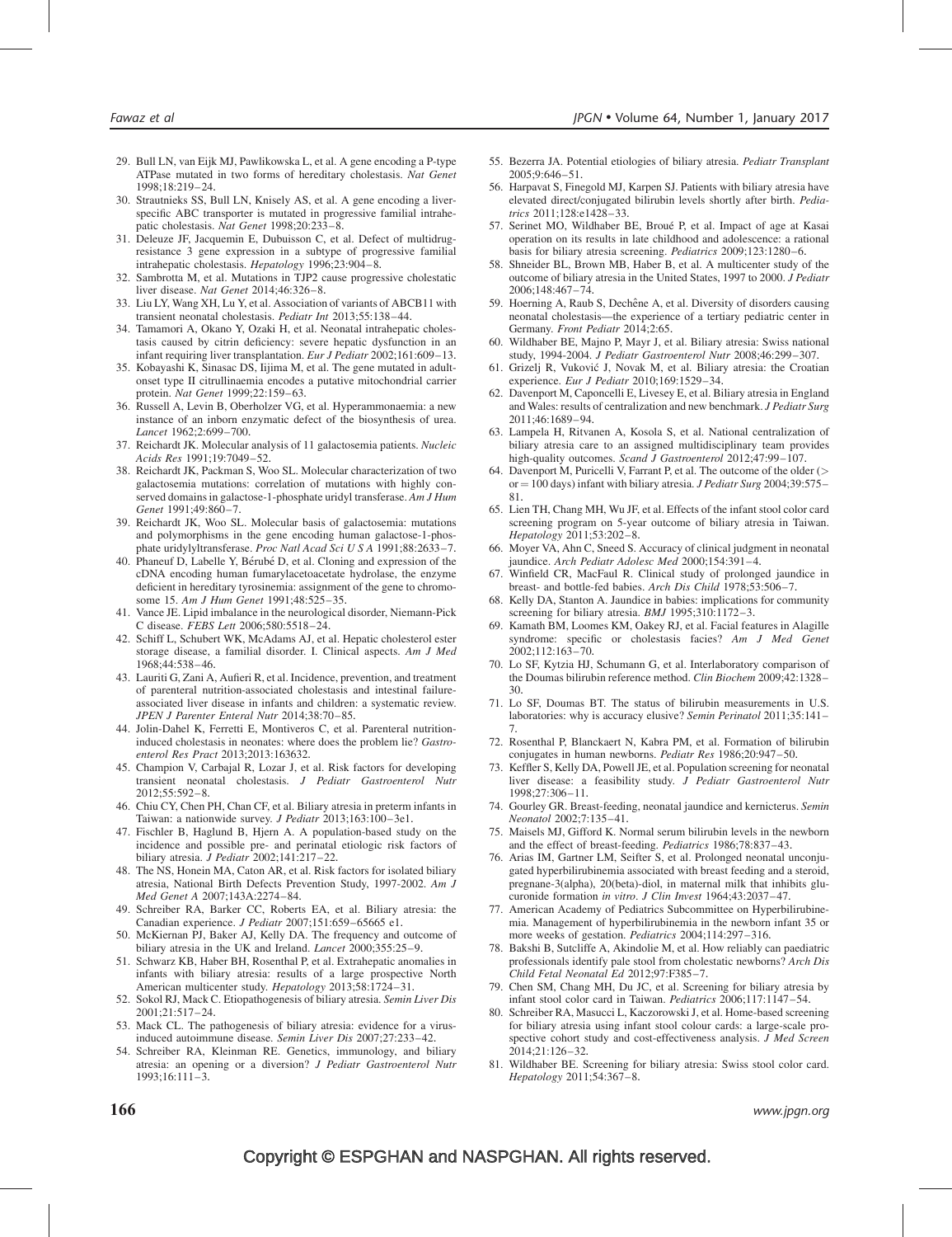- 82. Carter BA, Karpen SJ. Intestinal failure-associated liver disease: management and treatment strategies past, present, and future. Semin Liver Dis 2007;27:251–8.
- 83. Ellaway CJ, Silinik M, Cowell CT, et al. Cholestatic jaundice and congenital hypopituitarism. J Paediatr Child Health 1995;31:51-3.
- 84. Karnsakul W, Sawathiparnich P, Nimkarn S, et al. Anterior pituitary hormone effects on hepatic functions in infants with congenital hypopituitarism. Ann Hepatol 2007;6:97-103.
- 85. Sokol RJ, Shepherd RW, Superina R, et al. Screening and outcomes in biliary atresia: summary of a National Institutes of Health workshop. Hepatology 2007;46:566–81.
- 86. Hirfanoglu IM, Unal S, Onal EE, et al. Analysis of serum gammaglutamyl transferase levels in neonatal intensive care unit patients. J Pediatr Gastroenterol Nutr 2014;58:99–101.
- 87. Lu FT, Wu JF, Hsu HY, et al. gamma-Glutamyl transpeptidase level as a screening marker among diverse etiologies of infantile intrahepatic cholestasis. J Pediatr Gastroenterol Nutr 2014;59:695–701.
- 88. van Mil SW, Houwen RH, Klomp LW. Genetics of familial intrahepatic cholestasis syndromes. J Med Genet 2005;42:449-63.
- 89. Balistreri WF. Neonatal cholestasis. J Pediatr 1985;106:171–84.
- 90. Mittal V, Saxena AK, Sodhi KS, et al. Role of abdominal sonography in the preoperative diagnosis of extrahepatic biliary atresia in infants younger than 90 days. AJR Am J Roentgenol 2011;196:W438-45.
- 91. Humphrey TM, Stringer MD. Biliary atresia: US diagnosis. Radiology 2007;244:845–51.
- 92. Lee HJ, Lee SM, Park WH, et al. Objective criteria of triangular cord sign in biliary atresia on US scans. Radiology 2003;229:395–400.
- 93. Kim WS, Cheon JE, Youn BJ, et al. Hepatic arterial diameter measured with US: adjunct for US diagnosis of biliary atresia. Radiology 2007;245:549–55.
- 94. Tan Kendrick AP, Phua KB, Ooi BC, et al. Biliary atresia: making the diagnosis by the gallbladder ghost triad. Pediatr Radiol 2003;33:311–5.
- 95. Farrant P, Meire HB, Mieli-Vergani G. Ultrasound features of the gall bladder in infants presenting with conjugated hyperbilirubinaemia.  $\mathfrak{Br}$ J Radiol 2000;73:1154–8.
- 96. Kianifar HR, Tehranian S, Shojaei P, et al. Accuracy of hepatobiliary scintigraphy for differentiation of neonatal hepatitis from biliary atresia: systematic review and meta-analysis of the literature. Pediatr Radiol 2013;43:905–19.
- 97. Gilmour SM, Hershkop M, Reifen R, et al. Outcome of hepatobiliary scanning in neonatal hepatitis syndrome. J Nucl Med 1997;38:1279– 82.
- 98. Yang JG, Ma DQ, Peng Y, et al. Comparison of different diagnostic methods for differentiating biliary atresia from idiopathic neonatal hepatitis. Clin Imaging 2009;33:439–46.
- 99. Majd M, Reba RC, Altman RP. Hepatobiliary scintigraphy with 99mTc-PIPIDA in the evaluation of neonatal jaundice. Pediatrics 1981;67:140–5.
- 100. Shneider BNK, Superina R, Erlichman J, et al. Diagnostic imaging in neonatal cholestasis: a multi-center prospective analysis. Hepatology 2006;44:437A.
- 101. Williamson SL, Seibert JJ, Butler HL, et al. Apparent gut excretion of Tc-99m-DISIDA in a case of extrahepatic biliary atresia. Pediatr Radiol 1986;16:245–7.
- 102. Shanmugam NP, Harrison PM, Devlin J, et al. Selective use of endoscopic retrograde cholangiopancreatography in the diagnosis of biliary atresia in infants younger than 100 days. *J Pediatr Gastro*enterol Nutr 2009;49:435–41.
- 103. Shteyer E, Wengrower D, Benuri-Silbiger  $\tilde{A}$ , et al. Endoscopic retrograde cholangiopancreatography in neonatal cholestasis. J Pediatr Gastroenterol Nutr 2012;55:142–5.
- 104. Keil R, Snajdauf J, Rygl M, et al. Diagnostic efficacy of ERCP in cholestatic infants and neonates—a retrospective study on a large series. Endoscopy 2010;42:121-6.
- 105. Chardot C. Endoscopic retrograde cholangiopancreatography in patients with neonatal cholestasis: an additional diagnostic tool for selected indications. J Pediatr Gastroenterol Nutr 2009;49: 380–1.
- 106. Metreweli C, So NM, Chu WC, et al. Magnetic resonance cholangiography in children. Br J Radiol 2004;77:1059–64.
- 107. Liu B, Cai J, Xu Y, et al. Three-dimensional magnetic resonance cholangiopancreatography for the diagnosis of biliary atresia in infants and neonates. PLoS One 2014;9:e88268.
- 108. Meyers RL, Book LS, O'Gorman MA, et al. Percutaneous cholecystocholangiography in the diagnosis of obstructive jaundice in infants. J Pediatr Surg 2004;39:16–8.
- 109. Jensen MK, Biank VF, Moe DC, et al. HIDA, percutaneous transhepatic cholecysto-cholangiography and liver biopsy in infants with persistent jaundice: can a combination of PTCC and liver biopsy reduce unnecessary laparotomy? Pediatr Radiol 2012;42:32–9.
- 110. Russo P, Magee JC, Boitnott J, et al. Design and validation of the biliary atresia research consortium histologic assessment system for cholestasis in infancy. Clin Gastroenterol Hepatol 2011;9:357–62e2.
- 111. Morotti RJD. Pediatric Cholestatic Disorders. Approach to pathologic diagnosis. Surg Pathol Clin 2013;6:205-390.
- 112. Davenport M, Tizzard SA, Underhill J, et al. The biliary atresia splenic malformation syndrome: a 28-year single-center retrospective study. J Pediatr 2006;149:393–400.
- 113. Rastogi A, Krishnani N, Yachha SK, et al. Histopathological features and accuracy for diagnosing biliary atresia by prelaparotomy liver biopsy in developing countries. J Gastroenterol Hepatol 2009;24:97-102.
- 114. Azar G, Beneck D, Lane B, et al. Atypical morphologic presentation of biliary atresia and value of serial liver biopsies. *J Pediatr Gastroenterol* Nutr 2002;34:212–5.
- 115. Weerasooriya VS, White FV, Shepherd RW. Hepatic fibrosis and survival in biliary atresia. J Pediatr 2004;144:123-5.
- 116. Shteyer E, Ramm GA, Xu C, et al. Outcome after portoenterostomy in biliary atresia: pivotal role of degree of liver fibrosis and intensity of stellate cell activation. J Pediatr Gastroenterol Nutr 2006;42:93–9.
- 117. Govender P, Jonas MM, Alomari A, et al. Sonography-guided percutaneous liver biopsies in children. AJR Am J Roentgenol 2013;201:645–50.
- 118. Amaral JG, Schwartz J, Chait P, et al. Sonographically guided percutaneous liver biopsy in infants: a retrospective review. AJR Am J Roentgenol 2006;187:W644–9.
- 119. el-Youssef M, Whitington PF. Diagnostic approach to the child with hepatobiliary disease. Semin Liver Dis 1998;18:195-202.
- 120. Hays DM, Woolley MM, Snyder WH Jr et al. Diagnosis of biliary atresia: relative accuracy of percutaneous liver biopsy, open liver biopsy, and operative cholangiography. J Pediatr 1967;71:598–607.
- 121. Altman RP, Abramson S. Potential errors in the diagnosis and surgical management of neonatal jaundice. J Pediatr Surg 1985;20:529–34.
- 122. Kim WS, Kim IO, Yeon KM, et al. Choledochal cyst with or without biliary atresia in neonates and young infants: US differentiation. Radiology 1998;209:465–9.
- 123. Matsubara H, Oya N, Suzuki Y, et al. Is it possible to differentiate between choledochal cyst and congenital biliary atresia (type I cyst) by antenatal ultrasonography? Fetal Diagn Ther 1997;12:306–8.
- 124. Casaccia G, Bilancioni E, Nahom A, et al. Cystic anomalies of biliary tree in the fetus: is it possible to make a more specific prenatal diagnosis? J Pediatr Surg 2002;37:1191–4.
- 125. Hartley JL, Gissen P, Kelly DA. Alagille syndrome and other hereditary causes of cholestasis. Clin Liver Dis 2013;17:279–300.
- 126. Emerick KM, Rand EB, Goldmuntz E, et al. Features of Alagille syndrome in 92 patients: frequency and relation to prognosis. Hepatology 1999;29:822–9.
- 127. Lykavieris P, Bernard O, Hadchouel M. Neonatal cholestasis as the presenting feature in cystic fibrosis. Arch Dis Child 1996;75:67–70.
- 128. Wagener JS, Zemanick ET, Sontag MK. Newborn screening for cystic fibrosis. Curr Opin Pediatr 2012;24:329–35.
- 129. Lu FT, Wu JF, Hsu HY, et al. Gamma-glutamyl transpeptidase level as a screening marker among diverse etiologies of infantile intrahepatic cholestasis. J Pediatr Gastroenterol Nutr 2014;59:695–701.
- 130. Pawlikowska L, Strautnieks S, Jankowska I, et al. Differences in presentation and progression between severe FIC1 and BSEP deficiencies. J Hepatol 2010;53:170–8.
- 131. Hoerning A, Raub S, Dechêne A, et al. Diversity of disorders causing neonatal cholestasis—the experience of a tertiary pediatric center in Germany. Front Pediatr 2014;2:65.
- 132. Suchy FJ. Neonatal cholestasis. Pediatr Rev 2004;25:388–96.